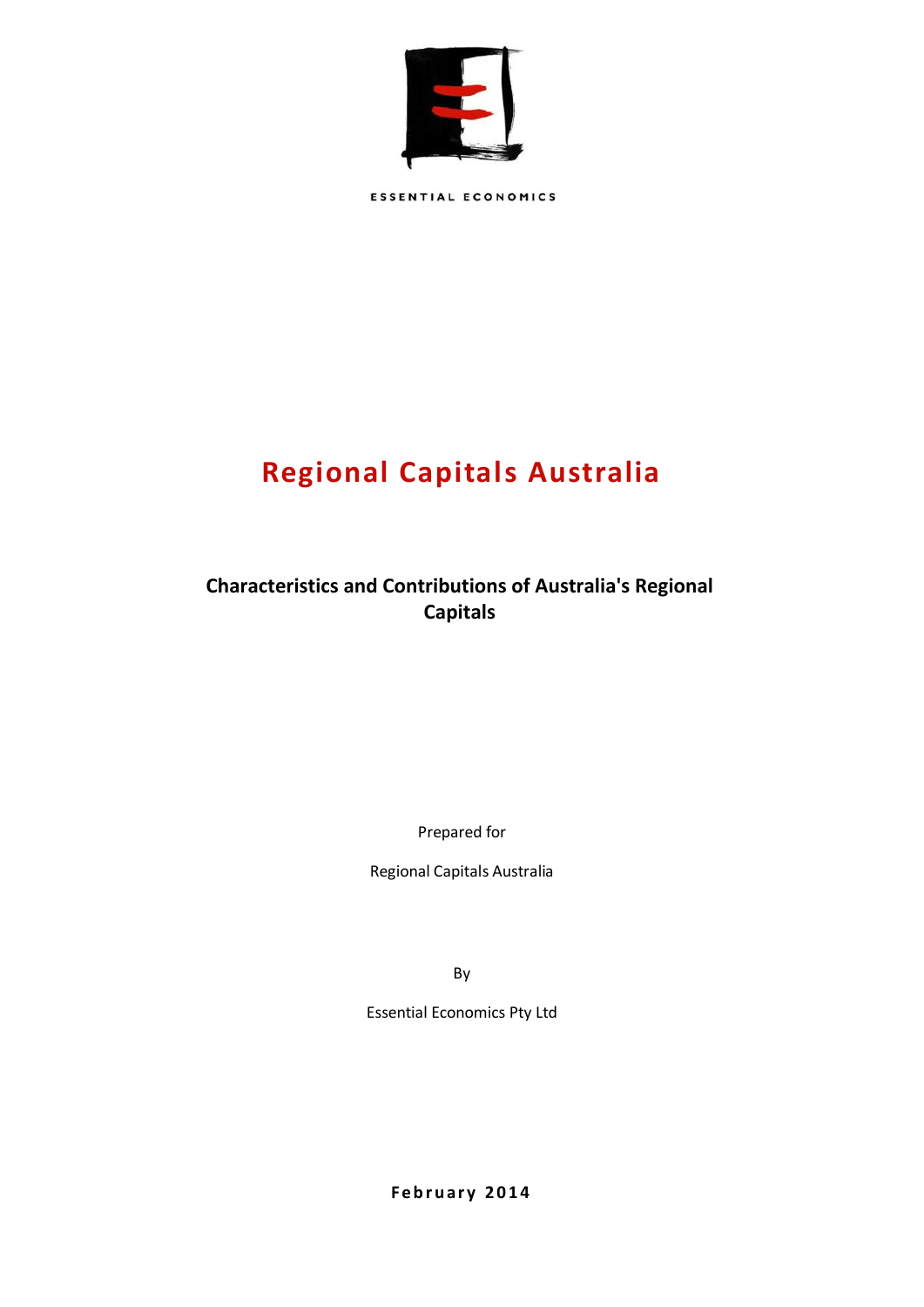## **Authorship**

| <b>Report stage</b> | Author                                 | Date             | <b>Review</b> | Date            |
|---------------------|----------------------------------------|------------------|---------------|-----------------|
| Draft report        | John Noronha<br><b>Andrew Rossiter</b> | 21 January 2014  | John Henshall | 22 January 2014 |
| Final draft report  | John Noronha                           | 31 January 2014  |               |                 |
| Final report        | John Noronha                           | 12 February 2014 |               |                 |

## **Disclaimer**

Although every effort has been made to ensure the accuracy of the material and the integrity of the analysis presented herein, Essential Economics Pty Ltd accepts no liability for any actions taken on the basis of the contents of this report.

## **Contact details**

For further details please contact:

Essential Economics Pty Ltd 96 Pelham Street Carlton Victoria 3053 Australia PH 61 3 9347 5255 FAX 61 3 9347 5355 EMAIL mail@essentialeconomics.com WEB www.essentialeconomics.com

ABN 92 079 850 427

**Project Number: 13165**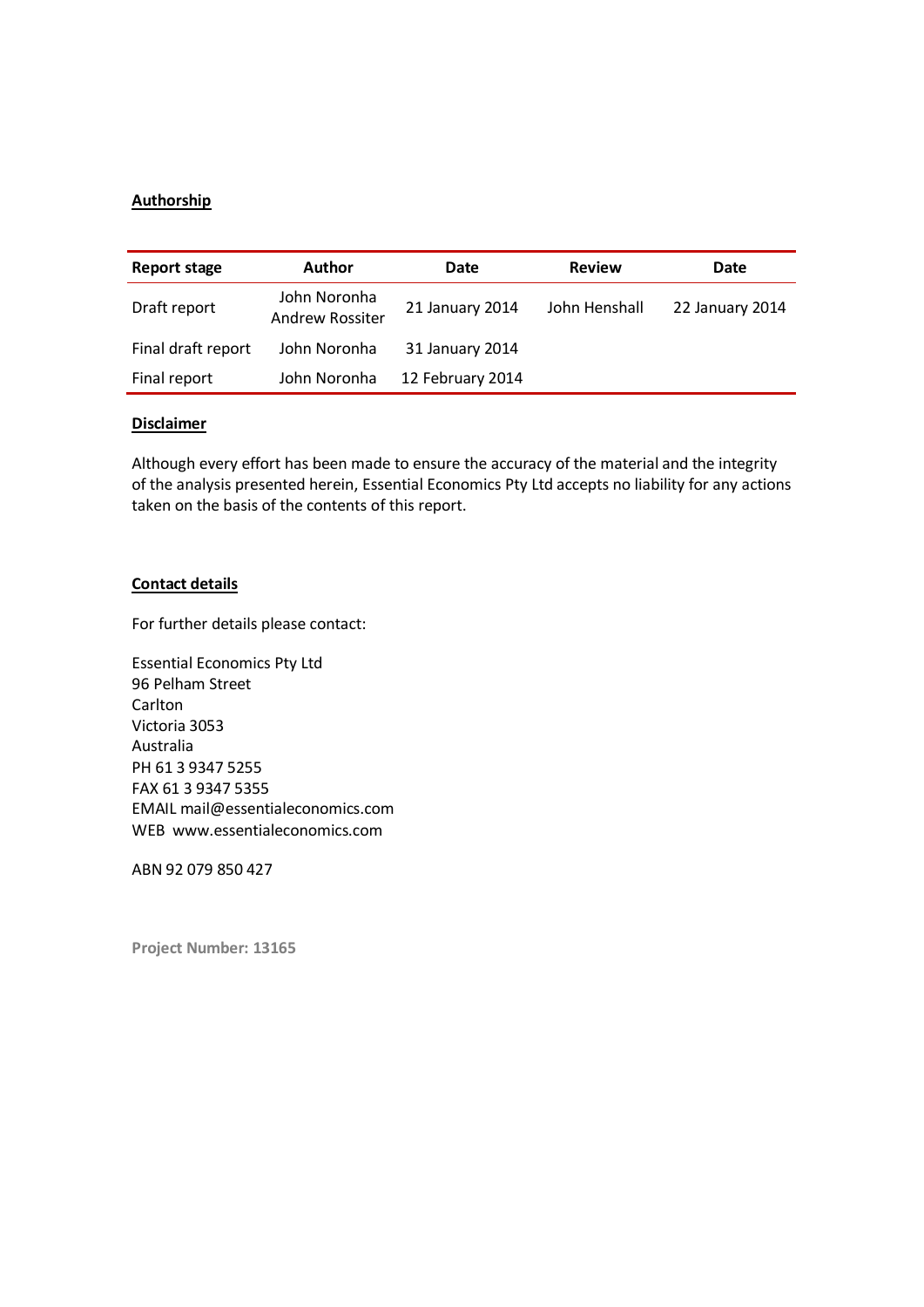# Contents

| 1              |  |
|----------------|--|
| 1.1            |  |
| 1.2            |  |
| $\overline{2}$ |  |
| 2.1            |  |
| 2.2            |  |
| 2.3            |  |
| 2.4            |  |
| 2.5            |  |
| 2.6            |  |
| 2.7            |  |
| 2.8            |  |
| 2.9            |  |
| 2.10           |  |
| 2.11           |  |
|                |  |
| 3              |  |
| 3.1            |  |
| 3.2            |  |
| 3.3            |  |
| 3.4            |  |
| 4              |  |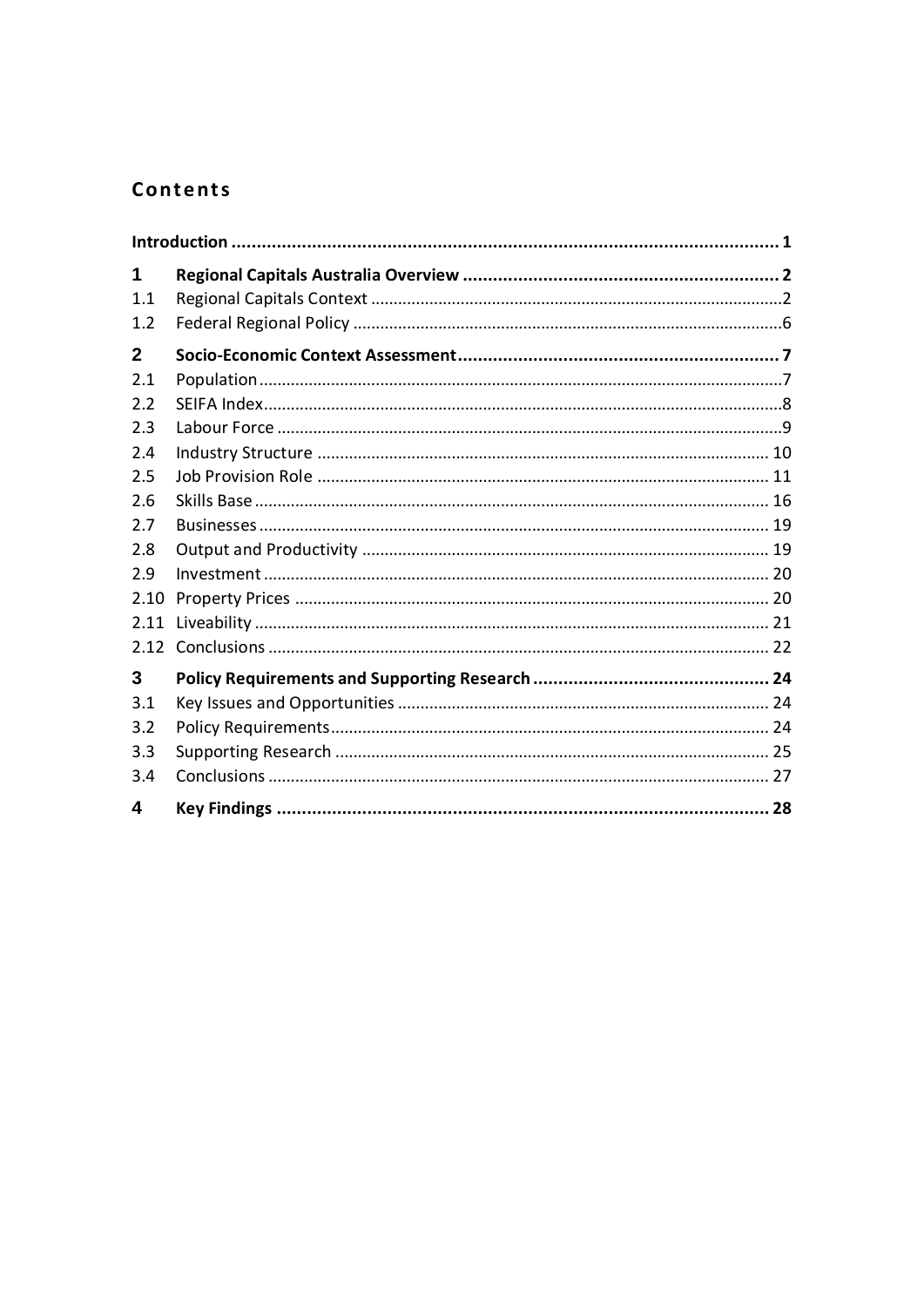# **I N T R O D U C T I O N**

# **Background**

Australia's Regional Capitals comprise 50 Local Government Areas (LGAs) dispersed across all states and territories, and include cities, towns, shires, regional and rural areas.

Regional Capitals Australia (RCA) is an alliance of local government associations from around Australia, with a membership of 27 LGAs. The overarching aim of the group is to achieve a network of well-planned and sustainable regional capitals across Australia. In this regard RCA are seeking a commitment from State and Federal governments that positions Australia's regional cities as an integral part of the nation-building agenda and a pivotal component of any new regional development policy.

As part of RCA's ongoing advocacy with all levels of government, a robust socio-economic evidence base is required which highlights the contribution regional cities make to the national economy, as well as identifying issues that act as constraints towards economic development in these areas.

# **Objective**

The objective of this study to prepare an *Issues and Positioning* paper which highlights the importance of Regional Capitals to the National economy and which identifies policy initiatives required which assist in reducing constraints and in maximising the potential of these areas.

# **This Report**

This report contains the following chapters:

- **Chapter 1: Regional Capitals Australia Overview**  Presents a contextual summary of the Regional Capitals including definitions, population, and spatial characteristics.
- **Chapter 2: Socio-Economic Context Assessment** Provides an analysis of key socioeconomic variables at an aggregated Regional Capitals level, including population, social disadvantage, economic output, labour markets and job provision, industry and business structure, skills base, investment, property values and liveability.
- **Chapter 3: Policy Requirements and Supporting Research**  Presents a summary of key issues facing the Regional Capitals and potential policy initiatives to respond to them, as well as supporting evidence-based research required to bolster RCA's advocacy initiatives.
- **Chapter 4: Key Findings** Presents a summary of the main findings of this study.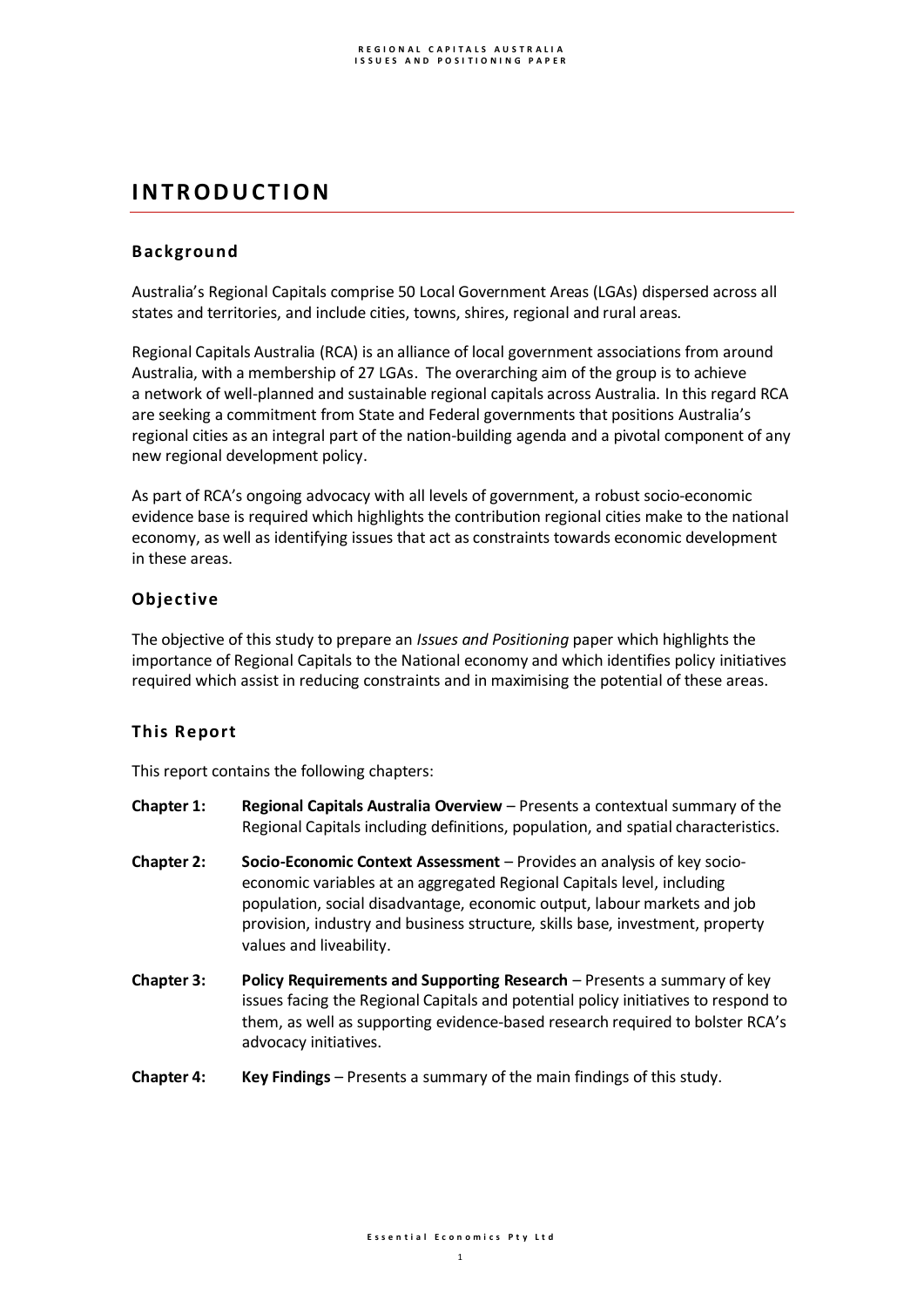# 1 **REGIONAL CAPITALS AUSTRALIA OVERVIEW**

# **1.1 Regional Capitals Context**

Regional Capitals Australia (RCA) define a Regional Capital as a regional city, located outside the state metropolitan urban growth boundary, which provides a central point to access essential infrastructure, services, business, employment and education for local residents, as well as those in surrounding towns and rural areas. These cities perform a 'capital city' role within their regions.

Australia's Regional Capitals comprise 50 Local Government Areas (LGAs) spread across every state and territory, and include cities, towns, shires, regional and rural areas.

Regional Capitals are widely dispersed geographically, with some located close to major Metropolitan centres with high population densities (500+ persons/km<sup>2</sup>) and others located in remote areas with low population densities (less than 1 person/km<sup>2</sup>). Overall, the Regional Capital areas cover nearly 400,000km<sup>2</sup> and have a population density of 10 persons/km<sup>2</sup>.

In terms of population size, Regional Capitals include approximately 3.9 million persons and range in size from approximately 15,000 persons in Broome (S), Port Hedland (T) and Port Lincoln (C), to populations greater than 200,000 in Moreton Bay (R), Greater Geelong (C) and Wollongong (C).

While Regional Capitals are diverse in size and geography, commonality includes their important role as regional providers of health, education and transport, including providing essential centrally-located services to surrounding smaller towns and rural areas and significant employment opportunities.

Australia's Regional Capital LGAs, along with supporting information, are listed in Table 1.1, with Figure 1.1 providing a spatial representation of the location of each regional centre in a national context.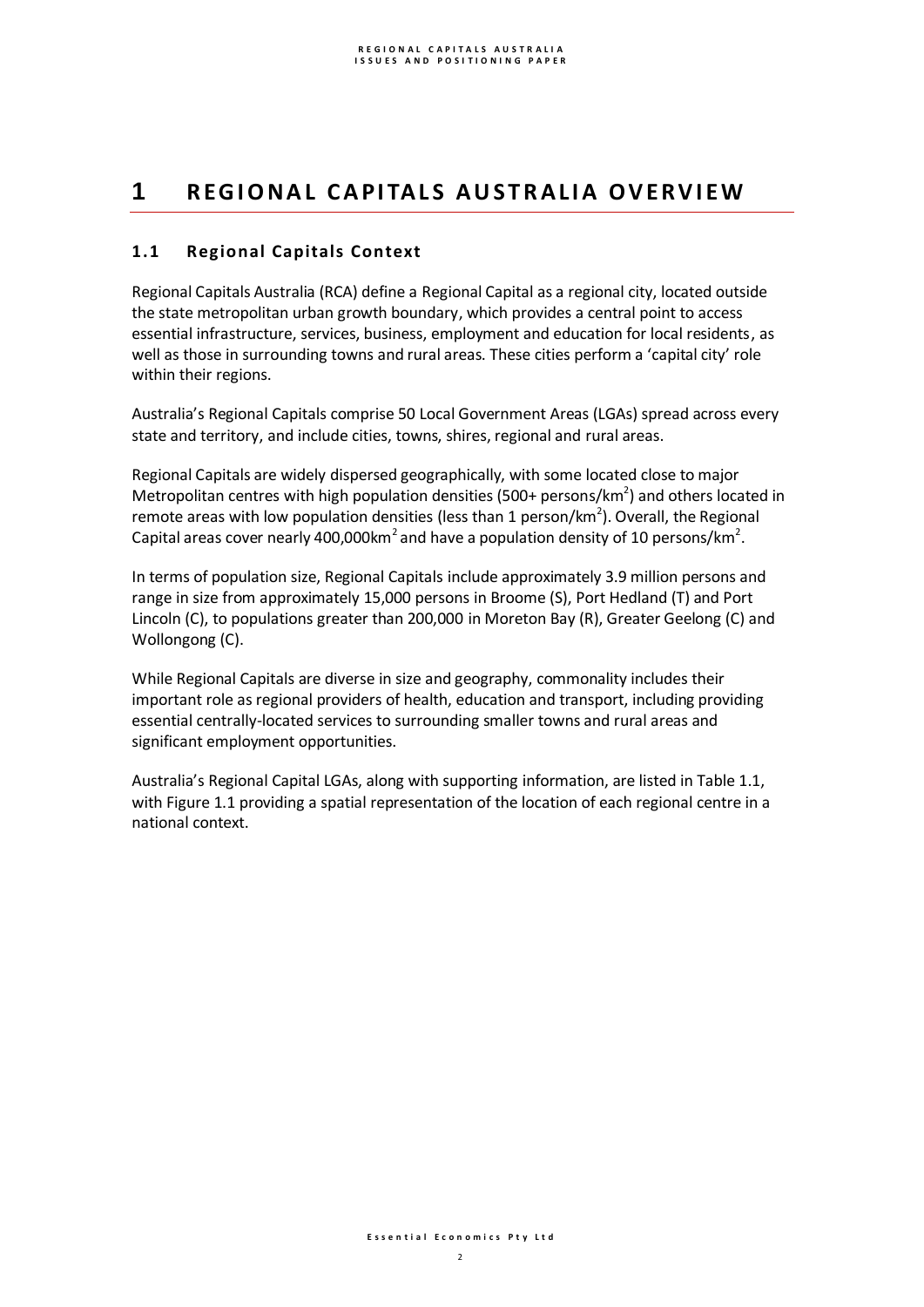| State/Territory | <b>Local Government Area</b> | <b>Estimated</b> | Area            | <b>Population</b>       |
|-----------------|------------------------------|------------------|-----------------|-------------------------|
|                 |                              | <b>Resident</b>  | Km <sup>2</sup> | <b>Density</b>          |
|                 |                              | Population, 2011 |                 | Persons/km <sup>2</sup> |
| <b>NSW</b>      | Albury (C)                   | 49,450           | 305.9           | 161.7                   |
| <b>NSW</b>      | Ballina (A)                  | 40,750           | 484.7           | 84.1                    |
| <b>NSW</b>      | Bathurst Regional (A)        | 39,960           | 3816.4          | 10.5                    |
| <b>NSW</b>      | Cessnock (C)                 | 52,490           | 1965.4          | 26.7                    |
| <b>NSW</b>      | Coffs Harbour (C)            | 70,970           | 1173.7          | 60.5                    |
| <b>NSW</b>      | Dubbo (C)                    | 40,250           | 3425.7          | 11.7                    |
| <b>NSW</b>      | Gosford (C)                  | 168,320          | 941.1           | 178.9                   |
| <b>NSW</b>      | Lismore (C)                  | 44,350           | 1287.8          | 34.4                    |
| <b>NSW</b>      | Maitland (C)                 | 69,920           | 391.5           | 178.6                   |
| <b>NSW</b>      | Newcastle (C)                | 155,550          | 186.8           | 832.7                   |
| <b>NSW</b>      | Shoalhaven (C)               | 96,200           | 4567.0          | 21.1                    |
| <b>NSW</b>      | Orange (C)                   | 39,420           | 283.9           | 138.9                   |
| <b>NSW</b>      | Port Macquarie-Hastings (A)  | 75,230           | 3683.0          | 20.4                    |
| <b>NSW</b>      | Tamworth Regional (A)        | 58,230           | 9884.2          | 5.9                     |
| <b>NSW</b>      | Wagga Wagga (C)              | 61,780           | 4825.9          | 12.8                    |
| <b>NSW</b>      | Wollongong (C)               | 202,070          | 683.9           | 295.5                   |
| <b>NSW</b>      | Wyong (A)                    | 154,330          | 739.8           | 208.6                   |
| <b>VIC</b>      | Ballarat (C)                 | 95,190           | 739.0           | 128.8                   |
| <b>VIC</b>      | Greater Bendigo (C)          | 102,000          | 3000.0          | 34.0                    |
| <b>VIC</b>      | Greater Geelong (C)          | 215,840          | 1247.9          | 173.0                   |
| <b>VIC</b>      | Greater Shepparton (C)       | 61,740           | 2422.0          | 25.5                    |
| <b>VIC</b>      | Wodonga (RC)                 | 36,030           | 432.7           | 83.3                    |
| <b>VIC</b>      | Wangaratta (RC)              | 27,210           | 3644.8          | 7.5                     |
| <b>VIC</b>      | Warrnambool (C)              | 32,670           | 120.9           | 270.2                   |
| <b>VIC</b>      | Mildura (RC)                 | 51,820           | 22082.5         | 2.3                     |
| <b>VIC</b>      | Horsham (RC)                 | 19,520           | 4267.1          | 4.6                     |
| <b>VIC</b>      | Latrobe (C)                  | 73,790           | 1425.8          | 51.8                    |
| QLD             | Bundaberg (R)                | 92,060           | 6435.6          | 14.3                    |
| QLD             | Cairns (R)                   | 162,180          | 4115.1          | 39.4                    |
| QLD             | Gladstone (R)                | 59,460           | 10465.8         | 5.7                     |
| QLD             | Fraser Coast (R)             | 97,660           | 7102.5          | 13.8                    |
| QLD             | Mackay (R)                   | 115,960          | 7601.2          | 15.3                    |
| QLD             | Moreton Bay (R)              | 390,050          | 2033.3          | 191.8                   |
| QLD             | Mount Isa (C)                | 22,080           | 43188.0         | 0.5                     |
| QLD             | Rockhampton (R)              | 112,330          | 18311.7         | 6.1                     |
| QLD             | Toowoomba (R)                | 155,470          | 12957.7         | 12.0                    |
| QLD             | Townsville (C)               | 180,110          | 3727.4          | 48.3                    |

# **Table 1.1: Australia's Regional Capital Local Government Areas**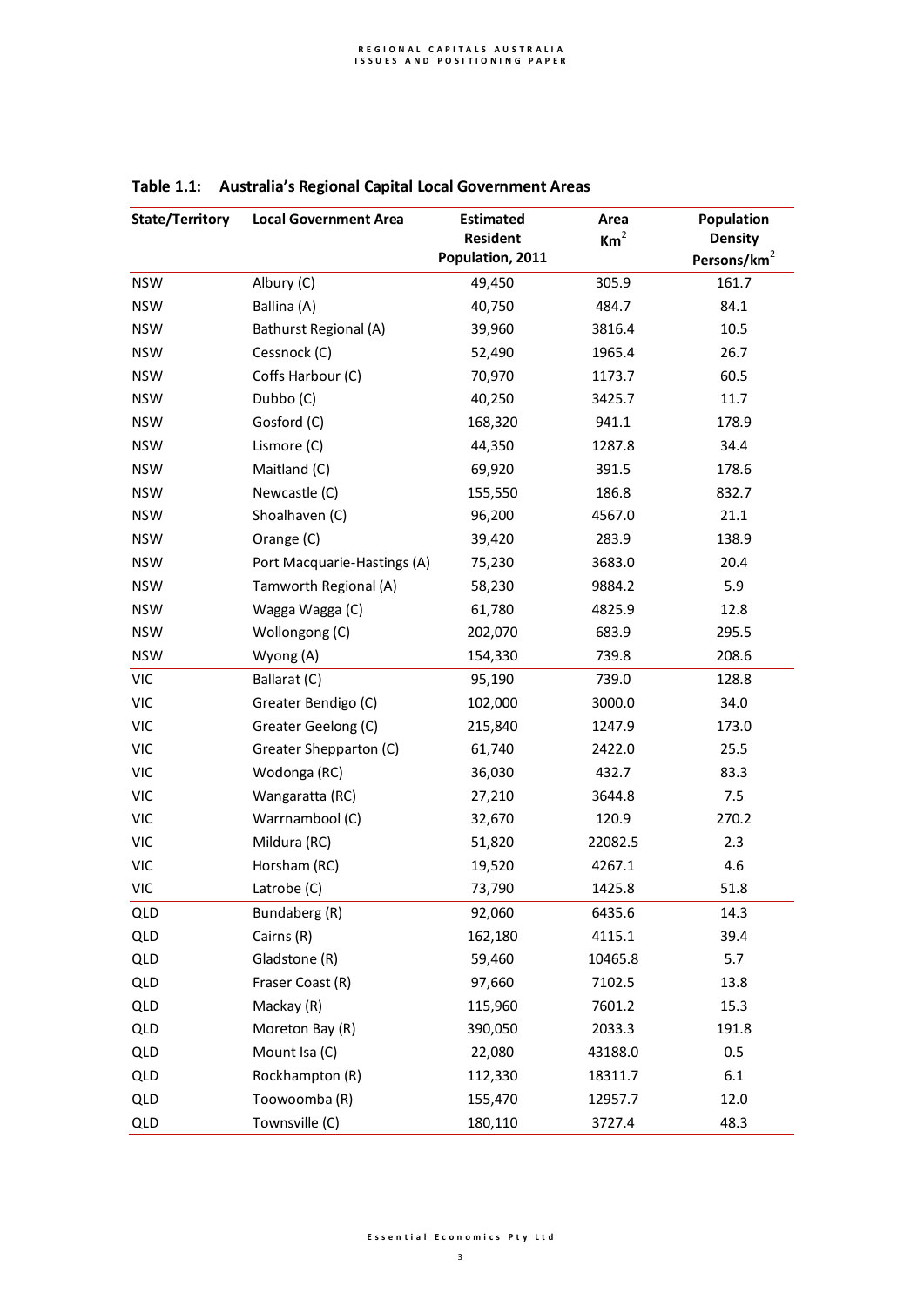| State/Territory | <b>Local Government Area</b> | <b>Estimated</b><br><b>Resident</b><br>Population, 2011 | Area<br>$\mathsf{Km}^2$ | <b>Population</b><br><b>Density</b><br>Persons/ $km^2$ |
|-----------------|------------------------------|---------------------------------------------------------|-------------------------|--------------------------------------------------------|
| SA              | Mount Gambier (C)            | 25,770                                                  | 33.9                    | 760.2                                                  |
| SA              | Port Lincoln (C)             | 14,460                                                  | 30.4                    | 475.7                                                  |
| <b>WA</b>       | Albany (C)                   | 34,870                                                  | 4309.9                  | 8.1                                                    |
| <b>WA</b>       | Broome (S)                   | 15,740                                                  | 54631.8                 | 0.3                                                    |
| <b>WA</b>       | Bunbury (C)                  | 32,580                                                  | 65.2                    | 499.7                                                  |
| <b>WA</b>       | Greater Geraldton (C)        | 38,340                                                  | 9889.1                  | 3.9                                                    |
| <b>WA</b>       | Kalgoorlie/Boulder (C)       | 32,210                                                  | 95151.5                 | 0.3                                                    |
| <b>WA</b>       | Port Hedland (T)             | 15,660                                                  | 18431.1                 | 0.8                                                    |
| <b>WA</b>       | Roebourne (S)                | 23,630                                                  | 15235.8                 | 1.6                                                    |
| <b>TAS</b>      | Devonport (C)                | 25,750                                                  | 111.3                   | 231.4                                                  |
| <b>TAS</b>      | Launceston (C)               | 67,150                                                  | 1413.6                  | 47.5                                                   |
| NT              | Alice Springs (T)            | 28,490                                                  | 327.5                   | 87.0                                                   |
| NT              | Palmerston (C)               | 29,390                                                  | 52.7                    | 557.7                                                  |
|                 |                              | 3,906,480                                               | 393,652                 | 9.92                                                   |

Source: ABS Regional Population Growth Australia Cat. No. 3218.0

#### **E s s e n t i a l E c o n o m i c s P t y L t d**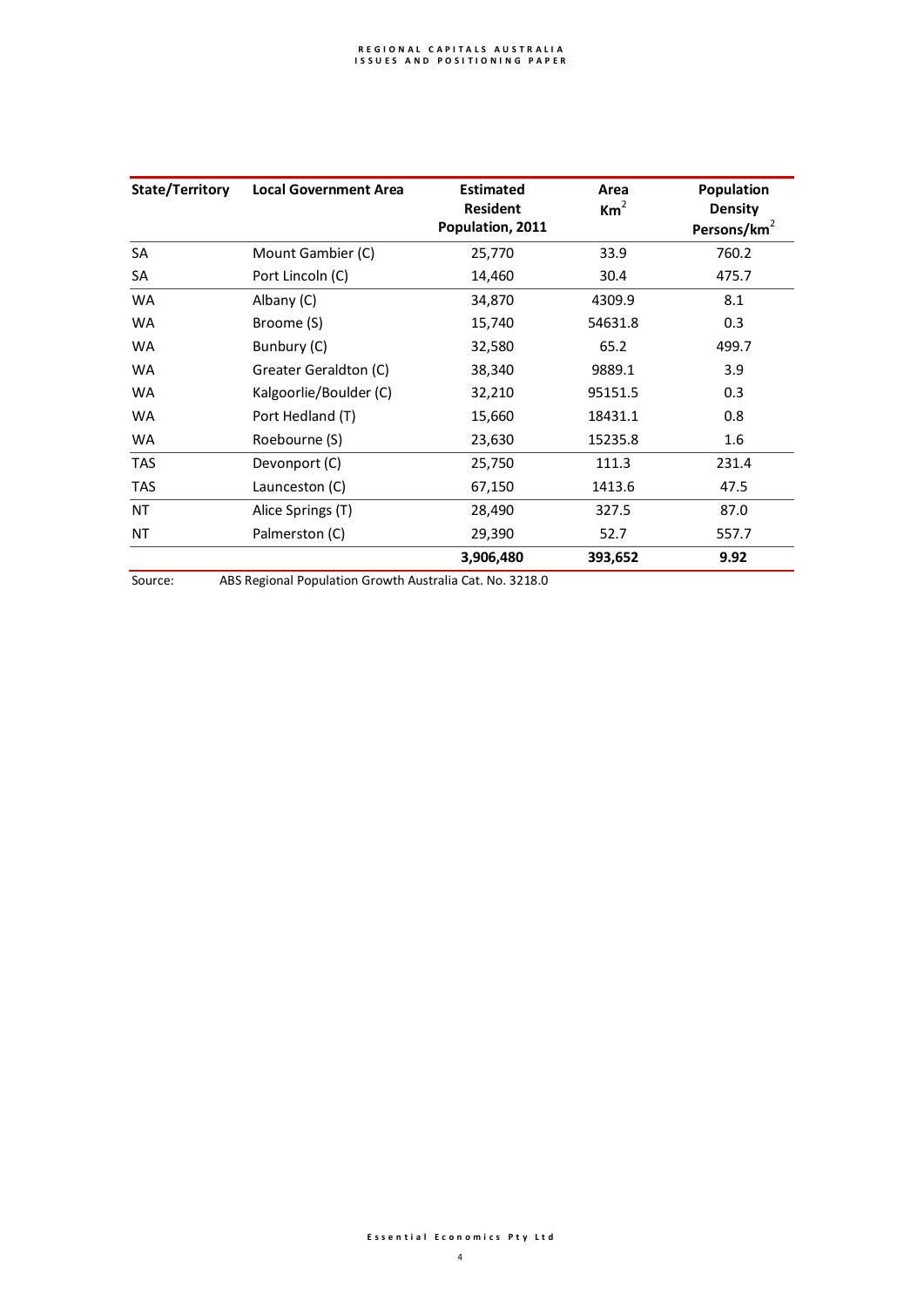#### **REGIONAL CAPITALS AUSTRALIA I S S U E S A N D P O S I T I O N I N G P A P E R**





#### **E s s e n t i a l E c o n o m i c s P t y L t d**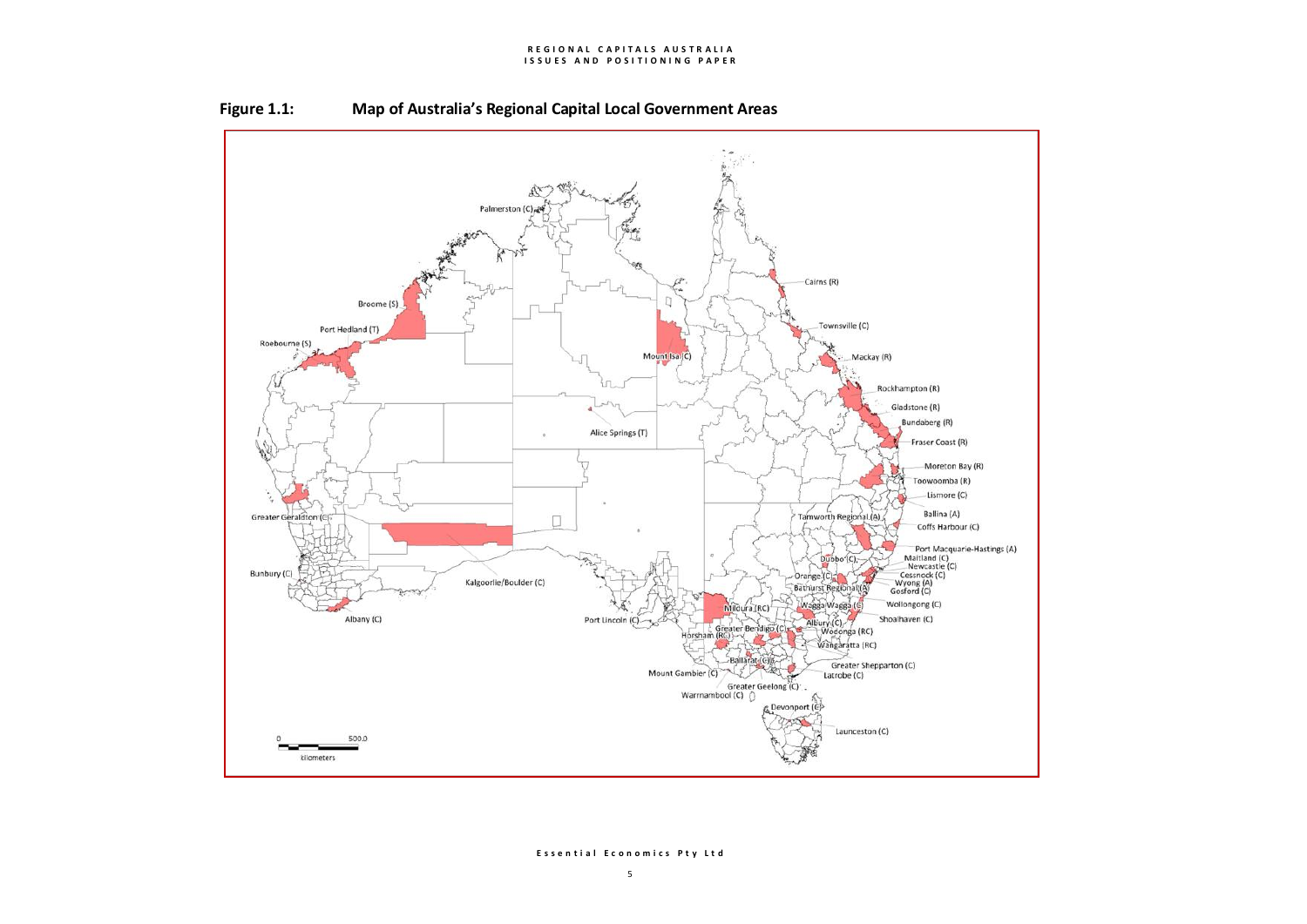# **1.2 Federal Regional Policy**

The new Federal Coalition Government is proposing to introduce the National Stronger Regions Fund (NSRF) to replace the existing Regional Development Australia Fund (RDAF).

The NSRF will provide \$1 billion in grants of between \$20,000 and \$10 million to meet the infrastructure needs of regional Australia on a 50/50 co-funding basis with State, local government and other sources.

The Federal; Government will provide \$200 million each year over five years through NSRF, with the potential for this contribution to increase as the economy improves. Criteria for funding will be based on the following:

- Meeting an identified and pressing community need
- **•** Improving community connections
- Supported broadly within the community
- Representing value for money investment
- Managed and delivered within the organisation's or the community's resources
- Leveraging funding from additional sources, including State governments, local councils and local businesses.

It is anticipated NSRF grants will be available from 2015; however, legislation has yet to be finalised.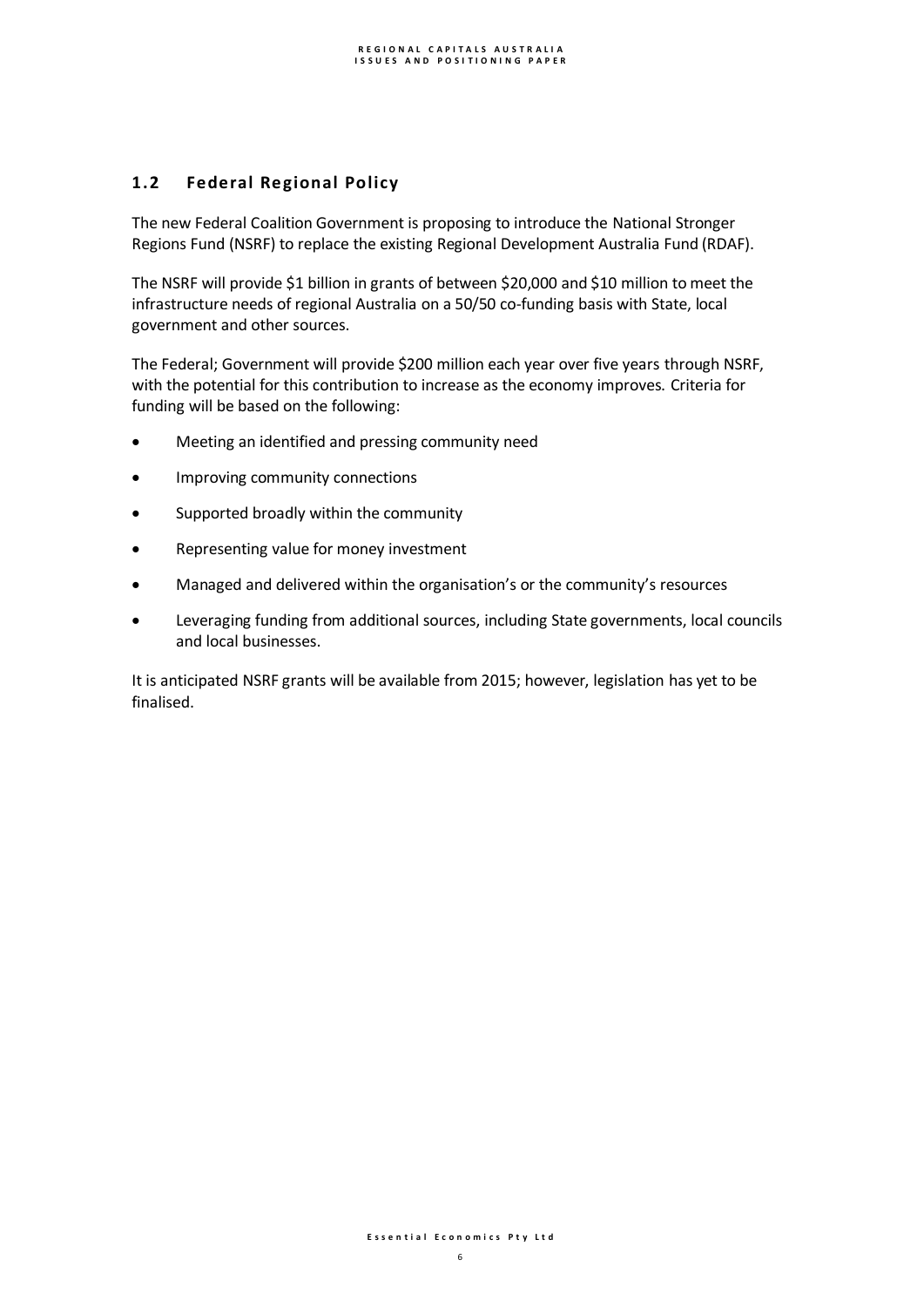# **2 S O C I O- EC O N O M I C C O N T E X T A S S ES S M E N T**

This Chapter presents the key socio-economic characteristics and performance of the Regional Capitals, including population levels and forecasts, social disadvantage, labour force, industry structure, business structure, jobs provision, skills base, output and productivity, investment and property prices and liveability.

# **2.1 Population**

Over the period 2001-11, the combined population of the Regional Capitals expanded by approximately 550,000 persons, increasing from 3,360,000 persons in 2001 to reach 3,910,000 persons in 2011.

As Table 2.1 shows, this represents an annual average growth rate (AAGR) of 1.51% pa over the 10-year period, which is slightly above population growth experienced across Australia as a whole at 1.49% pa. This highlights the important role the Regional Capitals have been playing in absorbing the nation's population expansion, including 110,000 overseas migrants settling in the Regional Capitals between 2006 and 2011 and representing approximately 35% of net population growth.

## **Table 2.1: Regional Capitals – Population Levels, 2001-2011**

|                                                             | 2001       | 2006       | 2011       | Change<br>2001-11 | <b>AAGR</b><br>2001-11 |
|-------------------------------------------------------------|------------|------------|------------|-------------------|------------------------|
| <b>Regional Capitals</b>                                    | 3,361,320  | 3,596,620  | 3,906,480  | +545,160          | +1.51%                 |
| Australia                                                   | 19,274,700 | 20.450.970 | 22,340,020 | +3,065,320        | $+1.49%$               |
| <b>Regional Capital</b><br><b>Share of Australian Total</b> | 17.4%      | 17.6%      | 17.5%      | 17.8%             | na                     |

Source: ABS Regional Population Growth Australia Cat. No. 3218.0 AAGR Annual Average Growth Rate

Over the 15-year period 2011-2026, population growth in the Regional Capitals is projected to continue to increase strongly at a slightly accelerated rate (1.54%) than for the previous decade, with approximately 1 million additional persons living in the Regional Capitals in 2026 (totalling 4,910,000 persons) compared with 2011 (totalling 3,910,000 persons). As with the previous period, population growth in the Regional Capitals is forecast to be marginally higher than for Australia (1.52% pa), highlighting the ongoing national role the Regional Capitals will have in accommodating the nation's expanding population, including many more new migrants from overseas as well as those relocating from metropolitan areas.

Population projections are presented in Table 2.2.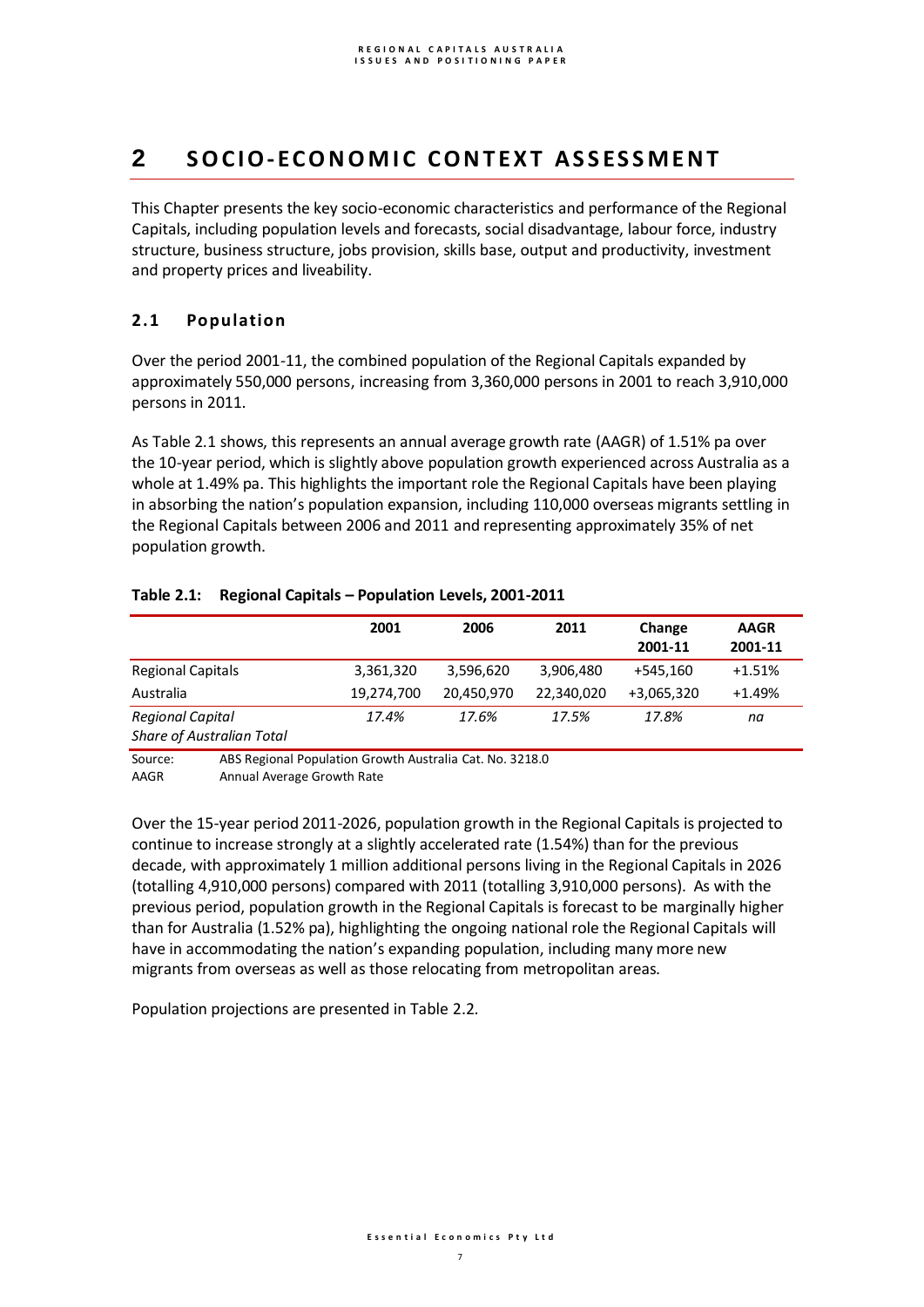|                                  | 2011       | 2016      | 2021                  | 2026       | Change     | <b>AAGR</b> |
|----------------------------------|------------|-----------|-----------------------|------------|------------|-------------|
|                                  |            |           |                       |            | 2011-26    | 2011-26     |
| <b>Regional Capitals</b>         | 3.906.480  | 4.294.020 | 4,603,850             | 4.912.940  | +1.006.460 | $+1.54%$    |
| Australia                        | 22.340.020 |           | 24,405,760 26,220,460 | 27,997,710 | +5.657.690 | $+1.52%$    |
| <b>Regional Capitals</b>         | 17.5%      | 17.6%     | 17.6%                 | 17.5%      | 17.8%      | na          |
| <b>Share of Australian Total</b> |            |           |                       |            |            |             |

## **Table 2.2: Regional Capitals – Population Projections, 2011-2026**

Source: State and Territory governments (various)<br>AAGR Annual Average Growth Rate Annual Average Growth Rate

# **2.2 SEIFA Index**

Every five years the Australian Bureau of Statistics (ABS) prepares a series of indices relating to the social advantage and disadvantage status for each municipality in Australia. These indicators are known as Socio-Economic Indexes for Areas(SEIFA) and are based on data compiled from the ABS Census of Population and Housing. The Index of Relative Socio-Economic Disadvantage focuses primarily on disadvantage, and is derived from Census variables such as low income, low educational attainment, unemployment, and dwellings without motor vehicles.

The data is presented at an LGA level.

Data compiled for 2011 and presented in Figure 2.1 shows that in terms of decile (that, is the average score on an equal scale on 0-10), Regional Capital LGAs are relatively disadvantaged on a national scale, with higher proportions of Regional Capital LGAs falling within the lowest 5 deciles (34% cf 26%), and lower proportions falling within the highest 5 deciles (66% cf 74%). Regional Capital LGAs are significantly under-represented within the highest deciles, with only 2% of Regional Capital LGAs falling within the 9<sup>th</sup> and 10<sup>th</sup> deciles, compared to 36% of LGAs nationally.

This data highlights the disparity which exists in in terms of the social and economic resource base for Regional Capitals compared to the national situation.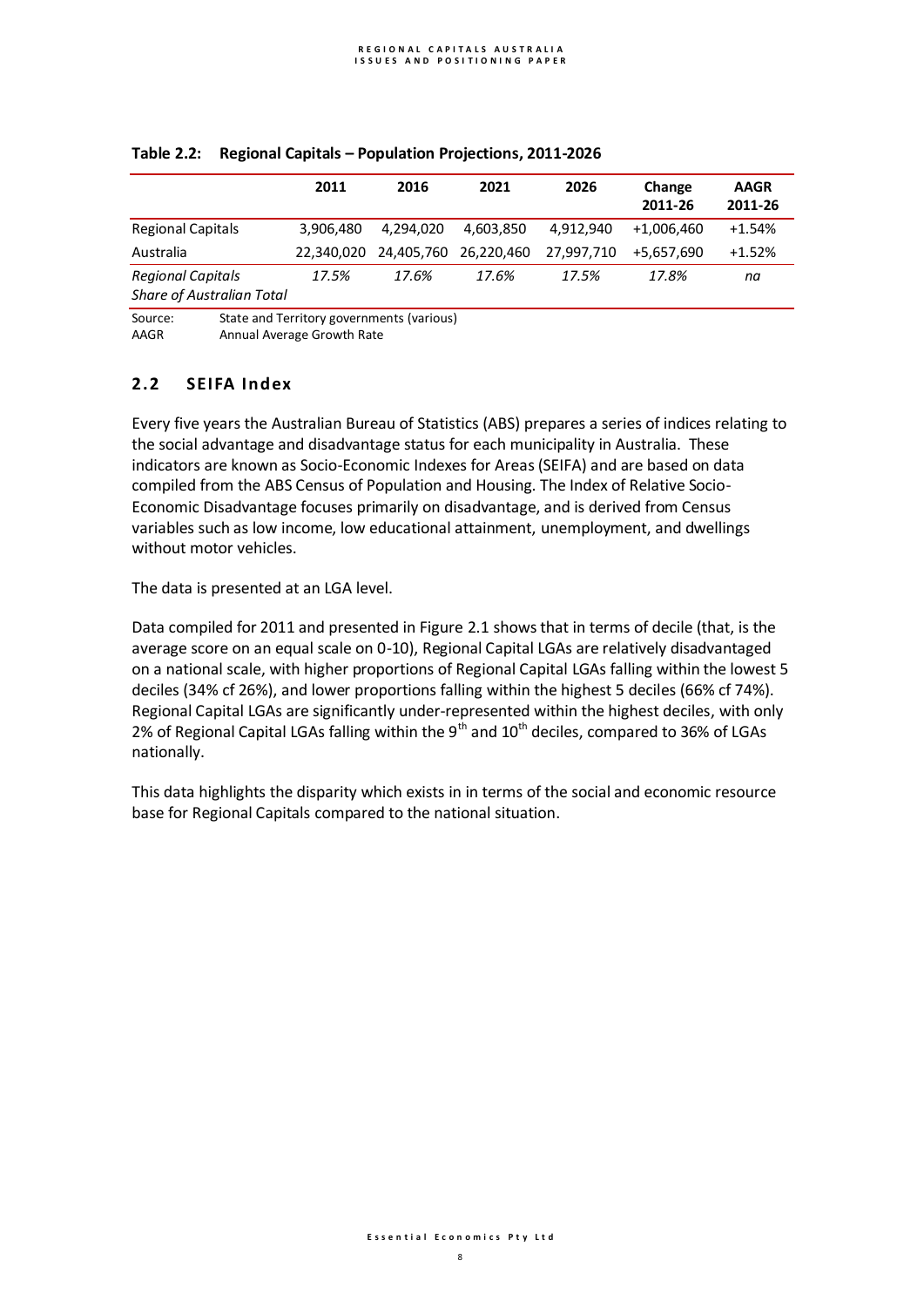

**Figure 2.1: Regional Capitals – Population Projections, 2011-2026**

## **2.3 Labour Force**

The Regional Capitals have a labour force of approximately 2 million persons as of June 2013, including approximately 125,000 unemployed persons. This represents an unemployment rate of 6.2% and is significantly higher than the national rate of 5.4%, indicating the need for Regional Capitals to generate more local jobs to support their expanding labour markets. Labour Force data is shown in Table 2.3.

|                        | Employed                                                                                      | Unemployed | Labour Force | Unemployment<br>Rate |
|------------------------|-----------------------------------------------------------------------------------------------|------------|--------------|----------------------|
| <b>Regional Cities</b> | 1,890,300                                                                                     | 125,800    | 2,016,100    | 6.2%                 |
| Australia              | 11.590.400                                                                                    | 666,600    | 12,257,000   | 5.4%                 |
| Source:                | Department of Education, Employment and Workplace Relations - Small Area Labour Markets, June |            |              |                      |

## **Table 2.3: Regional Capitals – Labour Force Statistics, June 2013**

Source: Department of Education, Employment and Workplace Relations – Small Area Labour Markets, June 2013

As Table 2.4 highlights, the labour force of the Regional Capitals is projected to increase by a further 467,000 persons between 2011 and 2026, presenting an ongoing challenge in terms of local job creation. These forecasts assume the labour force participation rate remains constant over the period.

Policies and investments aimed at improving skills capacity and worker productivity are important considerations in helping reduce these high levels of unemployment.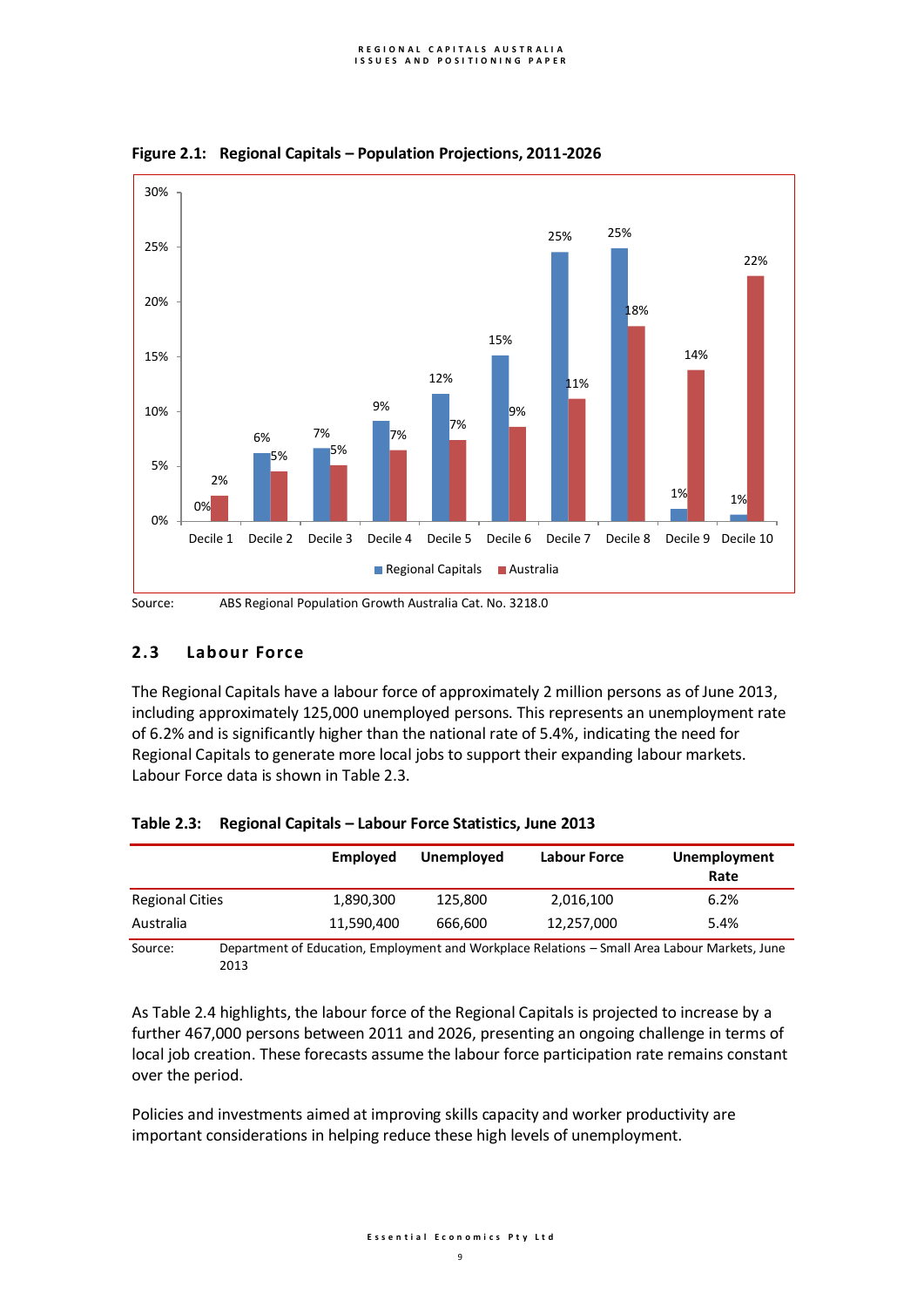|                          | 2011      | 2016      | 2021      | 2026      | Change     | <b>AAGR</b> |
|--------------------------|-----------|-----------|-----------|-----------|------------|-------------|
|                          |           |           |           |           | 2011-26    | 2011-26     |
| Population               | 3.906.480 | 4.294.020 | 4.603.850 | 4.912.940 | +1,006,460 | $+1.54%$    |
| Crude participation Rate | 46.2%     | 46.2%     | 46.2%     | 46.2%     | -          | -           |
| Labour Force             | 1.803.020 | 1.983.840 | 2,126,980 | 2,269,780 | +466,760   |             |

## **Table 2.4: Regional Capitals – Labour Force Projections, 2012 to 2026**

Source: ABS Census of Population and Housing (2011); Essential Economics

# **2.4 Industry Structure**

Industry structure data identifies the sectors in which residents work, regardless of their place of work (ie they might work within the LGA where they reside, or alternatively could be employed in another LGA or interstate). ABS Census data for 2011 shows Regional Capital residents are highly represented in the service sector, with health care and social assistance, retail trade, education and training, and accommodation and food services accounting for 41.0% of workers; this compares to 37.5% nationally. Regional Capitals are also overrepresented in terms of resident workers in sectors such as construction (9.2% cf 8.4% nationally) and mining (2.7% cf 1.8% nationally).

Compared to national averages, similar proportions of Regional Capital residents are employed in manufacturing (9.2%), in transport, postal and warehousing (5.0% cf 4.9%) and in agriculture, forestry and fishing (2.4% cf 2.5%); however, a large underrepresentation is apparent with regard to professional services such as professional, scientific and technical services, financial and insurance services, and information, media and telecommunications, where the proportion of Regional Capitals' residents employed in these sectors is 8.5% cf 13.0% nationally.

Industry structure data is presented in Table 2.5.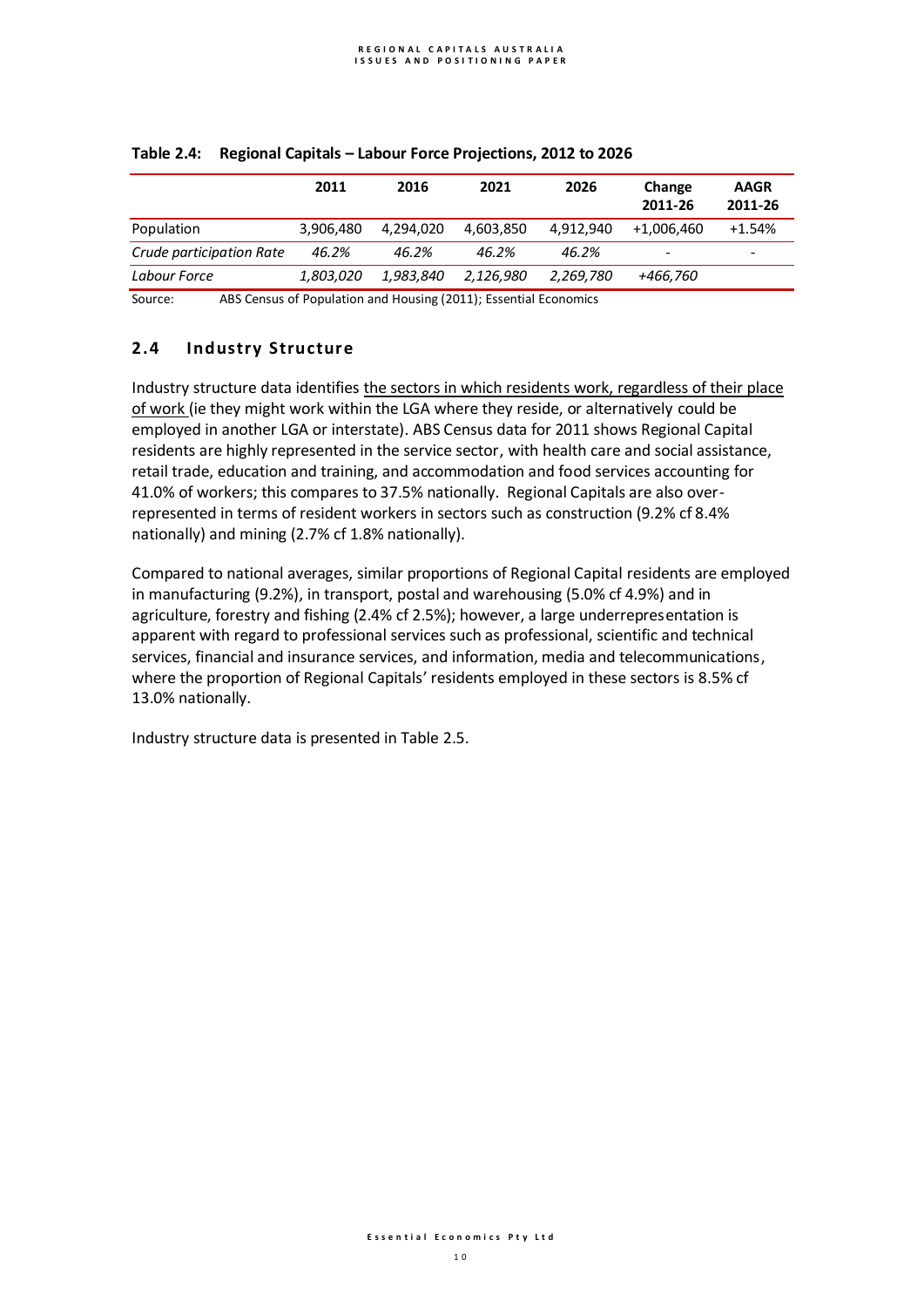|                                                 | Regional<br><b>Capitals</b> | Australia | <b>Variation from</b><br><b>National Average</b><br>(in percentage points) |
|-------------------------------------------------|-----------------------------|-----------|----------------------------------------------------------------------------|
| Agriculture, Forestry and Fishing               | 2.4%                        | 2.5%      | $-0.1%$                                                                    |
| Mining                                          | 2.7%                        | 1.8%      | 0.9%                                                                       |
| Manufacturing                                   | 9.2%                        | 9.2%      | 0.0%                                                                       |
| Electricity, Gas, Water and Waste Services      | 1.5%                        | 1.2%      | 0.4%                                                                       |
| Construction                                    | 9.2%                        | 8.4%      | 0.7%                                                                       |
| <b>Wholesale Trade</b>                          | 3.2%                        | 4.1%      | $-0.9%$                                                                    |
| <b>Retail Trade</b>                             | 11.9%                       | 10.8%     | 1.2%                                                                       |
| Accommodation and Food Services                 | 7.2%                        | 6.6%      | 0.6%                                                                       |
| Transport, Postal and Warehousing               | 5.0%                        | 4.9%      | 0.2%                                                                       |
| Information Media and Telecommunications        | 1.2%                        | 1.8%      | $-0.6%$                                                                    |
| <b>Financial and Insurance Services</b>         | 2.4%                        | 3.8%      | $-1.5%$                                                                    |
| Rental, Hiring and Real Estate Services         | 1.6%                        | 1.6%      | $-0.1%$                                                                    |
| Professional, Scientific and Technical Services | 4.9%                        | 7.4%      | $-2.6%$                                                                    |
| Administrative and Support Services             | 3.0%                        | 3.3%      | $-0.3%$                                                                    |
| Public Administration and Safety                | 7.2%                        | 7.0%      | 0.2%                                                                       |
| <b>Education and Training</b>                   | 8.5%                        | 8.2%      | 0.3%                                                                       |
| Health Care and Social Assistance               | 13.4%                       | 11.9%     | 1.6%                                                                       |
| <b>Arts and Recreation Services</b>             | 1.2%                        | 1.5%      | $-0.3%$                                                                    |
| <b>Other Services</b>                           | 4.1%                        | 3.8%      | 0.3%                                                                       |
| <b>Total</b>                                    | 100.0%                      | 100.0%    | 0.0%                                                                       |

## **Table 2.5: Regional Capitals, Industry Structure (Sectors in which residents work), 2011**

Source: ABS Census of Population and Housing

Note: Excludes categories: not applicable, level of education not stated, and inadequately described

# **2.5 Job Provision Role**

## **Job Provision Ratio**

The job provision ratio measures the number of jobs provided in an LGA compared with the number of that LGA's residents who are in the labour force.

In 2011 the Regional Capitals provided approximately 1,785,000 jobs (source: id National Indicators) within their municipalities to service an estimated labour force of approximately 1,800,000 (source: ABS Census 2011), this represents an employment self-sufficiency rate of 99% or the provision of 1 job for every 1 labour force participant.

## **Type of Employment Provided**

The important regional service role of Regional Capitals is highlighted with respect to the types of employment provided which shows relatively high proportions of jobs in health care and social assistance (15.1% cf 11.9% nationally), retail trade (12.9% cf 10.8% nationally), education and training (9.5% cf 8.2% nationally), and accommodation and food services (7.6% cf 6.6% nationally). As Table 2.6 shows, evidence shows 'under-representation' of some types of jobs across Regional Capitals and these include employment in sectors such as construction (8.1% cf 9.4% nationally), professional, scientific and technical services (5.0% cf 7.4%), wholesale trade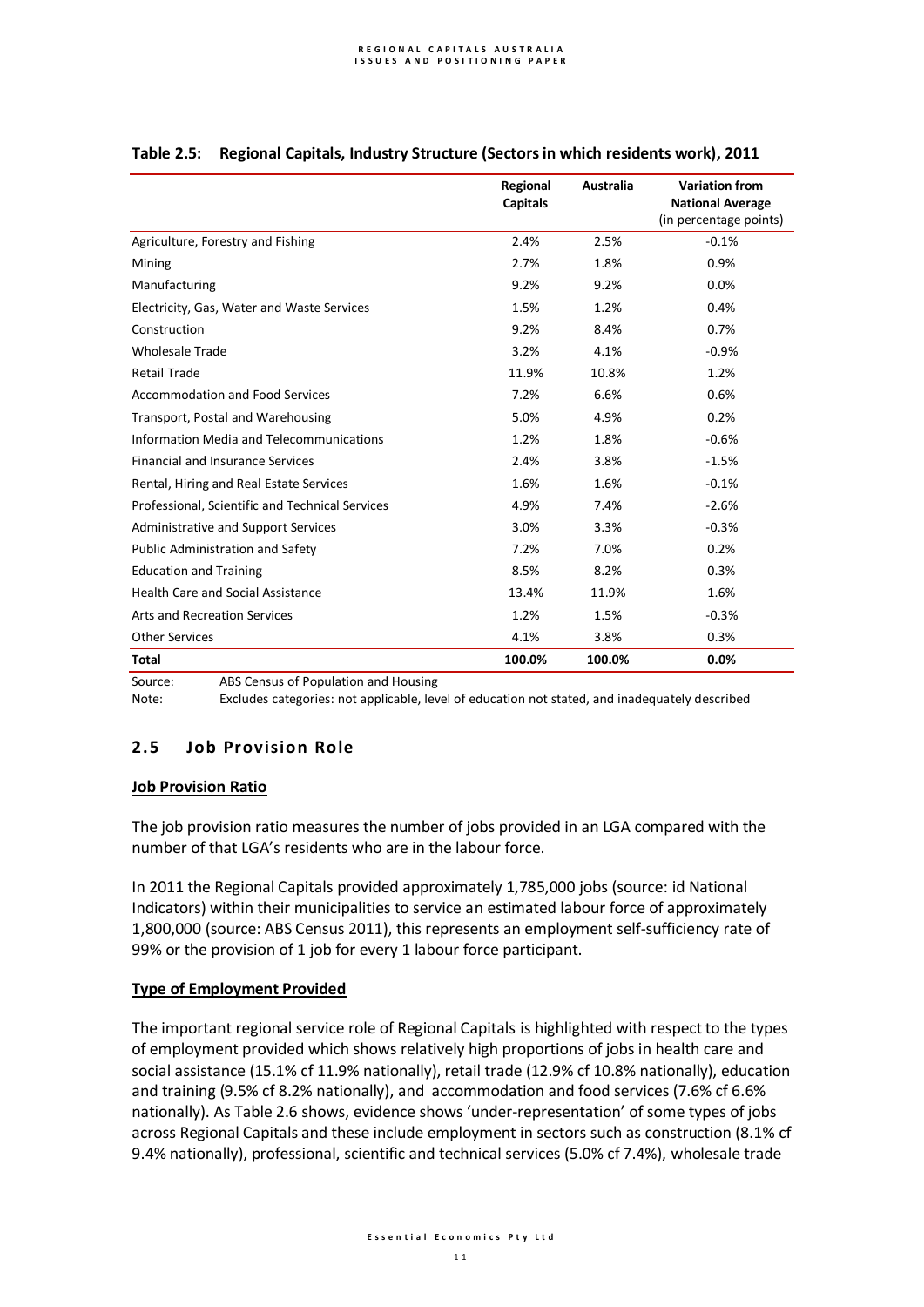(3.2% cf 4.1%), administrative and support services (2.6% cf 3.3%), financial and insurance services (2.5% cf 3.8%) and information, media and telecommunications (1.1% cf 1.8% nationally).

| <b>Sector</b>                                   | <b>Regional Capitals</b> | <b>Australia</b> |
|-------------------------------------------------|--------------------------|------------------|
| Agriculture, Forestry and Fishing               | 2.3%                     | 2.5%             |
| Mining                                          | 1.6%                     | 1.8%             |
| Manufacturing                                   | 9.3%                     | 9.2%             |
| Electricity, Gas, Water and Waste Services      | 1.6%                     | 1.2%             |
| Construction                                    | 7.1%                     | 8.4%             |
| <b>Wholesale Trade</b>                          | 3.2%                     | 4.1%             |
| <b>Retail Trade</b>                             | 12.9%                    | 10.8%            |
| <b>Accommodation and Food Services</b>          | 7.6%                     | 6.6%             |
| Transport, Postal and Warehousing               | 4.4%                     | 4.9%             |
| Information Media and Telecommunications        | 1.1%                     | 1.8%             |
| <b>Financial and Insurance Services</b>         | 2.5%                     | 3.8%             |
| Rental, Hiring and Real Estate Services         | 1.7%                     | 1.6%             |
| Professional, Scientific and Technical Services | 5.0%                     | 7.4%             |
| Administrative and Support Services             | 2.6%                     | 3.3%             |
| Public Administration and Safety                | 7.0%                     | 7.0%             |
| <b>Education and Training</b>                   | 9.5%                     | 8.2%             |
| <b>Health Care and Social Assistance</b>        | 15.1%                    | 11.9%            |
| <b>Arts and Recreation Services</b>             | 1.2%                     | 1.5%             |
| <b>Other Services</b>                           | 4.3%                     | 3.8%             |
| <b>Total</b>                                    | 100.0%                   | 100.0%           |

|  | Table 2.6: Regional Capitals - Jobs Provided by Industry Sector, 2011 |
|--|-----------------------------------------------------------------------|
|--|-----------------------------------------------------------------------|

Source: ABS Census of Population and Housing – Place of Work (2011)

A more detailed assessment of the types of employment activities located in Regional Capitals, as presented in Table 2.7, highlights the key community service role Regional Capitals play. For example, 123,000 jobs are provided in hospitals, medical and other health care services (8.7% of all jobs, cf 6.9% nationally), approximately 90,000 jobs are provided in preschool and school education (6.3% of all jobs, cf 5.1% nationally), approximately 48,000 jobs are provided in social assistance services (3.4% of all jobs, cf 2.6% nationally), and approximately 35,000 jobs are provided in residential care services (2.4% cf 1.9% nationally).

The important retailing role of Regional Capitals is also highlighted, with approximately 170,000 jobs provided in store-based, food and motor vehicle retailing (11.9% of all jobs, cf 9.8% nationally), with a further 85,000 jobs provided in food and beverage services (5.9% cf 5.3% nationally).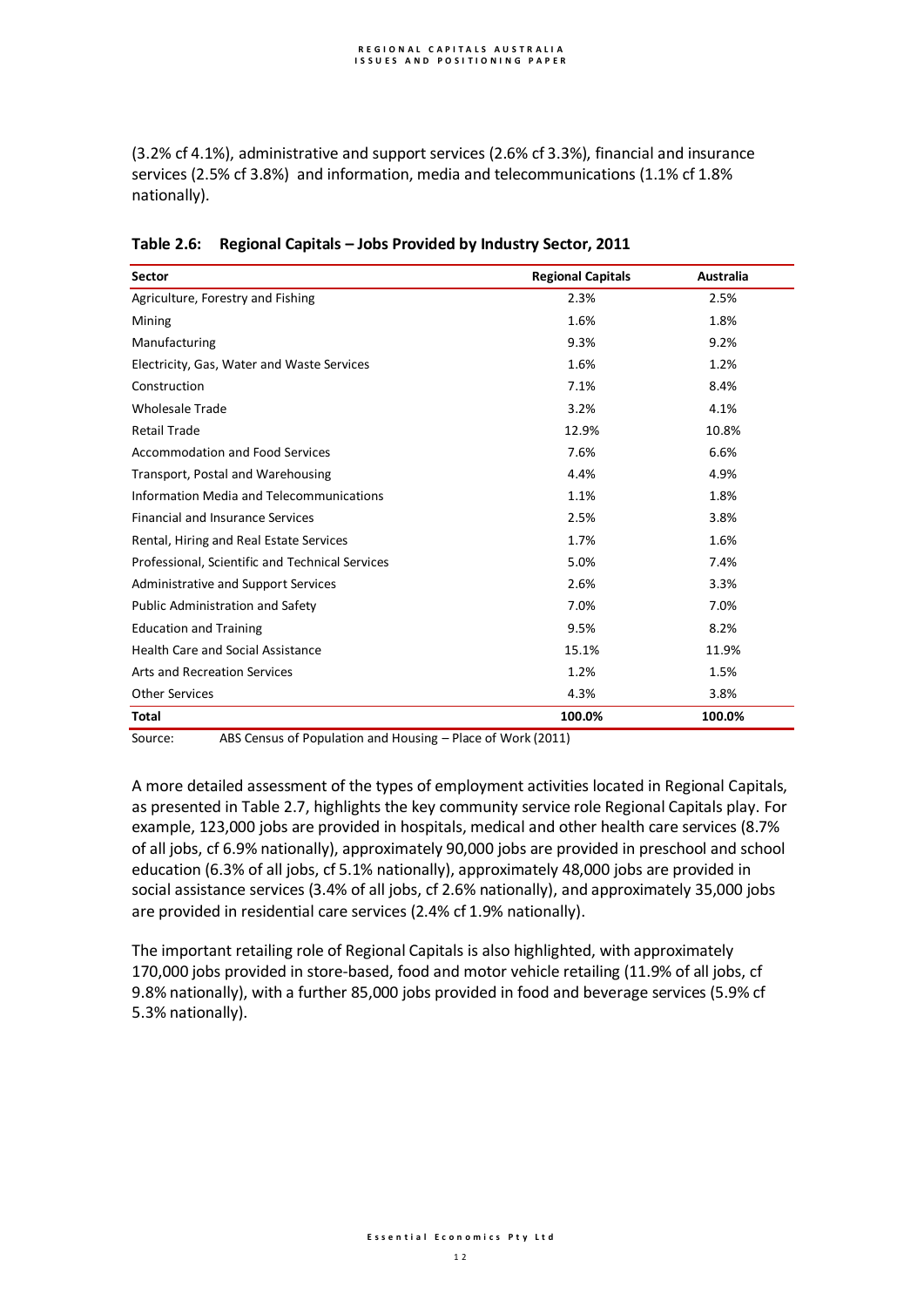|  | Table 2.7: Regional Capitals - Largest Employing Sectors, 2011 |
|--|----------------------------------------------------------------|
|--|----------------------------------------------------------------|

|                                                            | <b>Regional Capitals</b> |        | Australia |
|------------------------------------------------------------|--------------------------|--------|-----------|
| Sector                                                     | No.                      | $\%$   | %         |
| Other Store-Based Retailing                                | 98,590                   | 6.9%   | 5.7%      |
| Preschool and School Education                             | 89,320                   | 6.3%   | 5.1%      |
| Food and Beverage Services                                 | 84,430                   | 5.9%   | 5.3%      |
| Hospitals                                                  | 70,430                   | 5.0%   | 3.7%      |
| <b>Public Administration</b>                               | 64,530                   | 4.5%   | 4.6%      |
| Professional, Scientific and Technical Services            | 62,320                   | 4.4%   | 6.0%      |
| <b>Construction Services</b>                               | 57,200                   | 4.0%   | 4.7%      |
| <b>Food Retailing</b>                                      | 55,420                   | 3.9%   | 3.3%      |
| Medical and Other Health Care Services                     | 52,330                   | 3.7%   | 3.2%      |
| Social Assistance Services                                 | 48,130                   | 3.4%   | 2.6%      |
| <b>Residential Care Services</b>                           | 34,630                   | 2.4%   | 1.9%      |
| Road Transport                                             | 32,720                   | 2.3%   | 2.3%      |
| <b>Tertiary Education</b>                                  | 32,410                   | 2.3%   | 2.0%      |
| Repair and Maintenance                                     | 32,110                   | 2.3%   | 1.8%      |
| Personal and Other Services                                | 28,160                   | 2.0%   | 2.0%      |
| Agriculture                                                | 27,610                   | 1.9%   | 2.2%      |
| <b>Building Construction</b>                               | 27,110                   | 1.9%   | 2.5%      |
| <b>Food Product Manufacturing</b>                          | 25,640                   | 1.8%   | 1.7%      |
| Public Order, Safety and Regulatory Services               | 22,820                   | 1.6%   | 1.7%      |
| Accommodation                                              | 22,460                   | 1.6%   | 1.2%      |
| Primary Metal and Metal Product Manufacturing              | 19,940                   | 1.4%   | 0.8%      |
| <b>Administrative Services</b>                             | 19,690                   | 1.4%   | 1.8%      |
| Finance                                                    | 18,070                   | 1.3%   | 1.8%      |
| Building Cleaning, Pest Control and Other Support Services | 16,760                   | 1.2%   | 1.5%      |
| Property Operators and Real Estate Services                | 16,750                   | 1.2%   | 1.2%      |
| Motor Vehicle and Motor Vehicle Parts Retailing            | 15,900                   | 1.1%   | 0.8%      |
| Machinery and Equipment Manufacturing                      | 14,210                   | 1.0%   | 1.1%      |
| Heavy and Civil Engineering Construction                   | 13,140                   | 0.9%   | 0.8%      |
| <b>Basic Material Wholesaling</b>                          | 12,910                   | 0.9%   | 0.8%      |
| <b>Electricity Supply</b>                                  | 12,500                   | 0.9%   | 0.6%      |
| <b>Transport Equipment Manufacturing</b>                   | 11,450                   | 0.8%   | 0.8%      |
| Defence                                                    | 11,190                   | 0.8%   | 0.7%      |
| Inadequately described                                     | 11,070                   | 0.8%   | 1.1%      |
| Machinery and Equipment Wholesaling                        | 10,990                   | 0.8%   | 1.0%      |
| Adult, Community and Other Education                       | 10,560                   | 0.7%   | 0.9%      |
| Manufacturing, nfd                                         | 10,350                   | 0.7%   | 0.8%      |
| Fabricated Metal Product Manufacturing                     | 10,120                   | 0.7%   | 0.6%      |
| Sports and Recreation Activities                           | 10,090                   | 0.7%   | 0.8%      |
| <b>Metal Ore Mining</b>                                    | 9,970                    | 0.7%   | 0.6%      |
| Grocery, Liquor and Tobacco Product Wholesaling            | 9,150                    | 0.6%   | 0.7%      |
| <b>Total</b>                                               |                          | 100.0% | 100.0%    |

Source: ABS Census of Population and Housing – Place of Work (2011)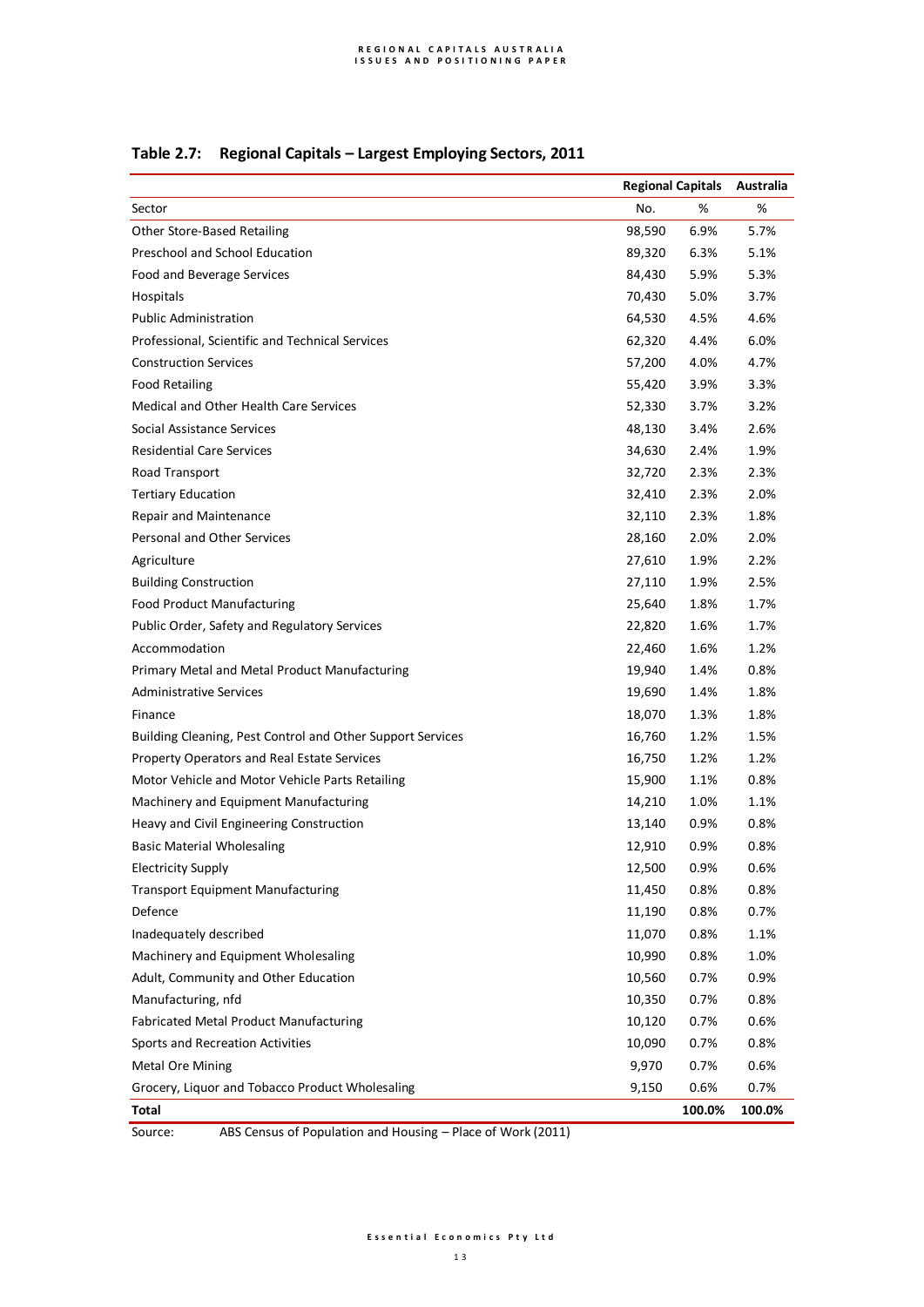### **Job Provision Balance**

A comparison of jobs provided by industry type against industries in which residents work (noting, some residents work outside the LGA in which they live), shows a surplus of jobs (in proportional terms) in service industries such as retail trade, accommodation and food services, education and training, and health care and social assistance (with 45.1% of jobs provided in these sectors, compared to 41.0% of residents working in these sectors).

Sectors under-represented in terms of local job provision include construction (7.1% of all jobs cf 9.2% of workforce) – although noting general many construction workers are typically employed away from their local areas – and mining (2.7% cf 1.6%). These statistics highlight the importance of regional residents at work supporting mining activities across many locations, nationally. Smaller levels of 'underprovision' are noted with regard to transport, postal and warehousing activities (5.0% cf 4.4%), administrative and support services and public administration and safety (10.2% cf 9.6%).

This data shows some under-representation in job provision exists in the Regional Capitals, especially in terms of professional, technical and finance-related service employment, indicating measures which attract higher value jobs to Regional Capitals should be a priority.

Data relating to job provision balance is presented in Table 2.8 and Figure 2.2

|                                                 | Sectors in<br>Which<br>Regional<br><b>Capitals</b><br><b>Residents</b><br>Work | Jobs<br><b>Provided in</b><br>Regional<br><b>Capitals</b> | Proportional<br><b>Jobs Deficit</b><br>(in percentage points) |
|-------------------------------------------------|--------------------------------------------------------------------------------|-----------------------------------------------------------|---------------------------------------------------------------|
| Agriculture, Forestry and Fishing               | 2.4%                                                                           | 2.3%                                                      | $-0.1%$                                                       |
| Mining                                          | 2.7%                                                                           | 1.6%                                                      | $-1.1%$                                                       |
| Manufacturing                                   | 9.2%                                                                           | 9.3%                                                      | $+0.1%$                                                       |
| Electricity, Gas, Water and Waste Services      | 1.5%                                                                           | 1.6%                                                      | $+0.1%$                                                       |
| Construction                                    | 9.2%                                                                           | 7.1%                                                      | $-2.1%$                                                       |
| <b>Wholesale Trade</b>                          | 3.2%                                                                           | 3.2%                                                      | 0.0%                                                          |
| <b>Retail Trade</b>                             | 11.9%                                                                          | 12.9%                                                     | $+1.0%$                                                       |
| <b>Accommodation and Food Services</b>          | 7.2%                                                                           | 7.6%                                                      | $+0.4%$                                                       |
| Transport, Postal and Warehousing               | 5.0%                                                                           | 4.4%                                                      | $-0.6%$                                                       |
| Information Media and Telecommunications        | 1.2%                                                                           | 1.1%                                                      | $-0.1%$                                                       |
| <b>Financial and Insurance Services</b>         | 2.4%                                                                           | 2.5%                                                      | $+0.1%$                                                       |
| Rental, Hiring and Real Estate Services         | 1.6%                                                                           | 1.7%                                                      | $+0.1%$                                                       |
| Professional, Scientific and Technical Services | 4.9%                                                                           | 5.0%                                                      | $+0.1%$                                                       |
| Administrative and Support Services             | 3.0%                                                                           | 2.6%                                                      | $-0.4%$                                                       |
| Public Administration and Safety                | 7.2%                                                                           | 7.0%                                                      | $-0.2%$                                                       |
| <b>Education and Training</b>                   | 8.5%                                                                           | 9.5%                                                      | $+1.0%$                                                       |
| Health Care and Social Assistance               | 13.4%                                                                          | 15.1%                                                     | $+1.7%$                                                       |
| <b>Arts and Recreation Services</b>             | 1.2%                                                                           | 1.2%                                                      | 0.0%                                                          |
| <b>Other Services</b>                           | 4.1%                                                                           | 4.3%                                                      | $-0.2%$                                                       |
| <b>Total</b>                                    | 100.0%                                                                         | 100.0%                                                    | 0.0%                                                          |

### **Table 2.8: Regional Capitals – Job Provision Balance, 2011**

Source: ABS Census of Population and Housing 2011; ABS Place of Work 2011.

Note: Excludes categories: not applicable, level of education not stated and, inadequately described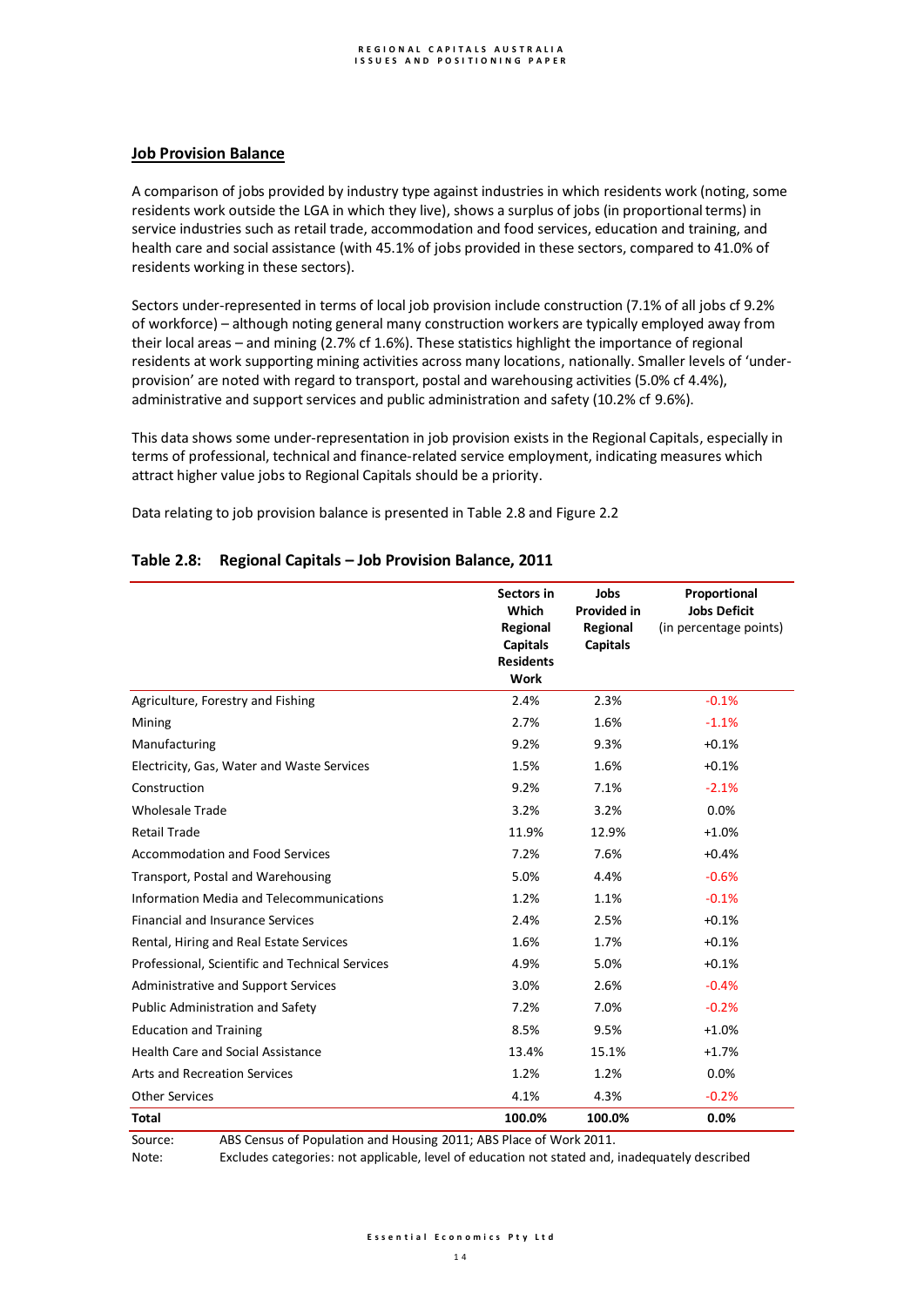

**Figure 2.2: Regional Capitals – Job Provision Balance, 2011**

Note: Excludes categories: not applicable, level of education not stated and, inadequately described

When comparisons of job provision are made at a national level, there is evidence of 'underrepresentation' in the provision of some types of jobs in Regional Capitals, such as in construction (8.1% cf 9.4% nationally), professional, scientific and technical services (5.0% cf 7.4%), wholesale trade (3.2% cf 4.1%), administrative and support services (2.6% cf 3.3%), financial and insurance services (2.5% cf 3.8%), and information, media and telecommunications (1.1% cf 1.8% nationally).

A comparative analysis of jobs provided by industry sector is provided in Table 2.9.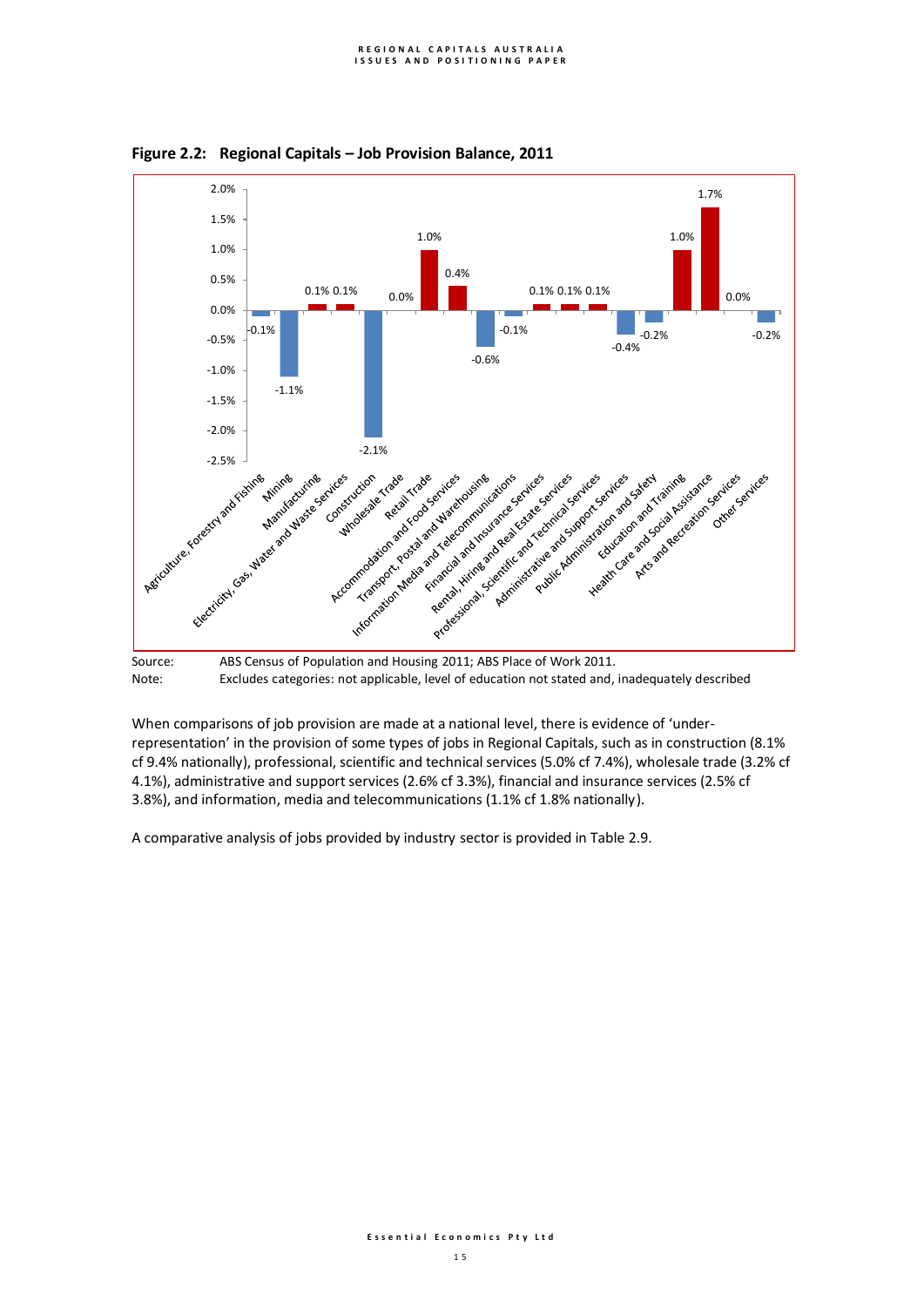| <b>Sector</b>                                   | <b>Regional</b><br><b>Capitals</b> | Australia | <b>Variation from</b><br><b>National Average</b><br>(in percentage<br>points) |
|-------------------------------------------------|------------------------------------|-----------|-------------------------------------------------------------------------------|
| Agriculture, Forestry and Fishing               | 2.3%                               | 2.5%      | $-0.2%$                                                                       |
| Mining                                          | 1.6%                               | 1.8%      | $-0.2%$                                                                       |
| Manufacturing                                   | 9.3%                               | 9.2%      | $+0.1%$                                                                       |
| Electricity, Gas, Water and Waste Services      | 1.6%                               | 1.2%      | $+0.4%$                                                                       |
| Construction                                    | 7.1%                               | 8.4%      | $-1.3%$                                                                       |
| <b>Wholesale Trade</b>                          | 3.2%                               | 4.1%      | $-0.9%$                                                                       |
| <b>Retail Trade</b>                             | 12.9%                              | 10.8%     | $+2.1%$                                                                       |
| <b>Accommodation and Food Services</b>          | 7.6%                               | 6.6%      | $+1.0%$                                                                       |
| Transport, Postal and Warehousing               | 4.4%                               | 4.9%      | $-0.5%$                                                                       |
| Information Media and Telecommunications        | 1.1%                               | 1.8%      | $-0.7%$                                                                       |
| <b>Financial and Insurance Services</b>         | 2.5%                               | 3.8%      | $-0.7%$                                                                       |
| Rental, Hiring and Real Estate Services         | 1.7%                               | 1.6%      | $+0.1%$                                                                       |
| Professional, Scientific and Technical Services | 5.0%                               | 7.4%      | $-2.4%$                                                                       |
| Administrative and Support Services             | 2.6%                               | 3.3%      | $-0.7%$                                                                       |
| Public Administration and Safety                | 7.0%                               | 7.0%      | 0.0%                                                                          |
| <b>Education and Training</b>                   | 9.5%                               | 8.2%      | $+1.3%$                                                                       |
| <b>Health Care and Social Assistance</b>        | 15.1%                              | 11.9%     | $+3.2%$                                                                       |
| <b>Arts and Recreation Services</b>             | 1.2%                               | 1.5%      | $-0.3%$                                                                       |
| <b>Other Services</b>                           | 4.3%                               | 3.8%      | $+0.5%$                                                                       |
| <b>Total</b>                                    | 100.0%                             | 100.0%    | 0.0%                                                                          |

## **Table 2.9: Regional Capitals – Jobs Provided Locally by Industry Sector, 2011**

Source: ABS Census of Population and Housing – Place of Work 2011

## **2.6 Skills Base**

The skills base of the Regional Capital residents is assessed in terms of educational achievement and occupation. Data is sourced from the ABS Census 2011, and is described as follows.

## **Education**

Regional Capitals have relatively poor Year 12 completion rates (42%) when compared to the national average (52%). Additionally, a much larger proportion of students in Regional Capitals (30%) have Year 10 as their highest completion year, compared to the national figure (23%). As the data in Table 2.10 shows, nearly one-half of students in Regional Capitals (47%) do not progress their school education beyond Year 10, compared to the national figure (37%).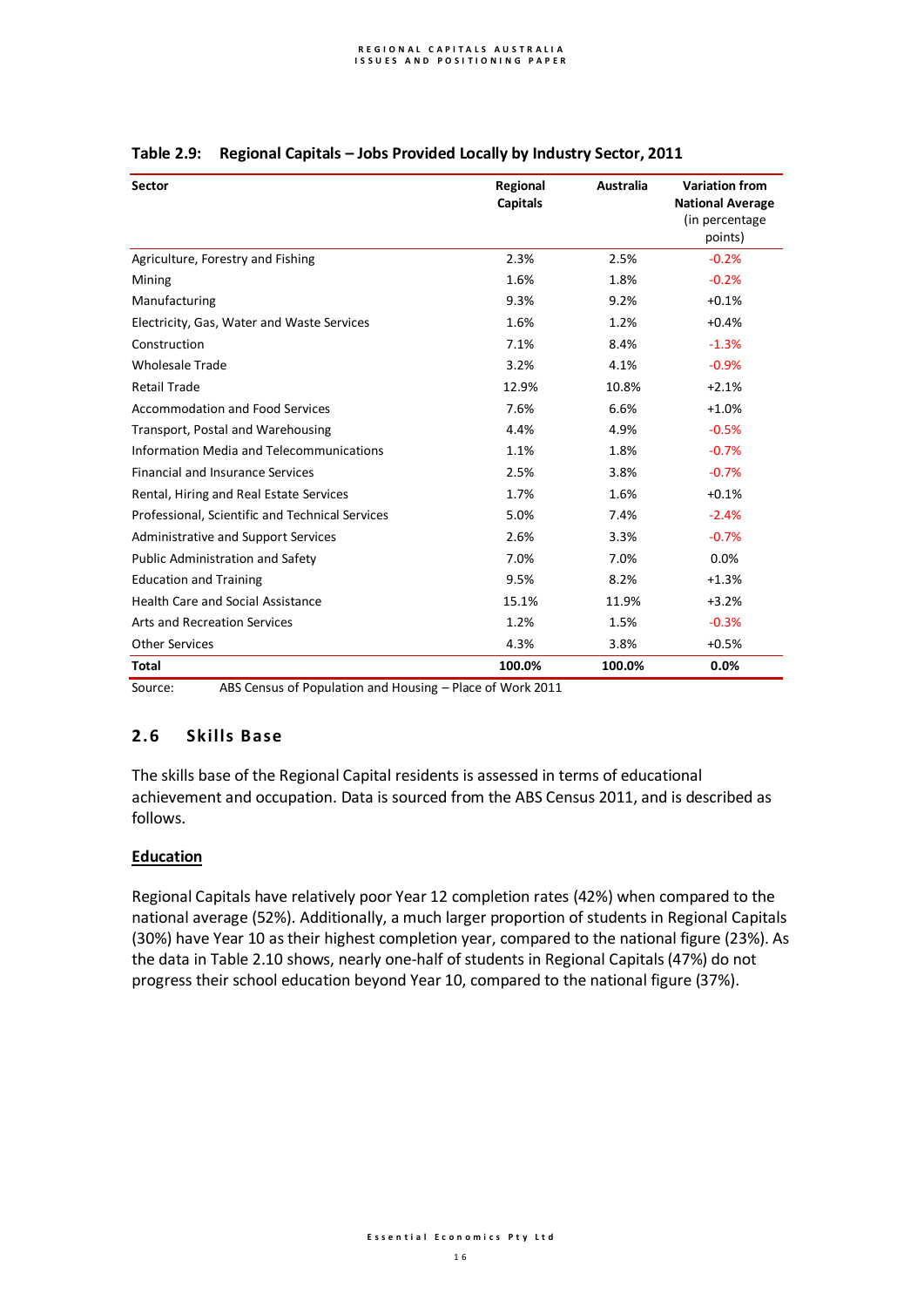|                       | Regional<br><b>Capitals</b> | Australia | <b>Variation from</b><br><b>National Average</b><br>(in percentage points) |
|-----------------------|-----------------------------|-----------|----------------------------------------------------------------------------|
| Year 12 or equivalent | 42.0%                       | 52.0%     | $-10.0\%$                                                                  |
| Year 11 or equivalent | 10.9%                       | 10.6%     | $+0.3%$                                                                    |
| Year 10 or equivalent | 30.3%                       | 23.2%     | $+7.1%$                                                                    |
| Year 9 or equivalent  | 8.9%                        | 6.9%      | $+2.0%$                                                                    |
| Year 8 or below       | 7.3%                        | 6.4%      | $+0.9%$                                                                    |
| Did not go to school  | 0.5%                        | 0.9%      | $-0.4%$                                                                    |
| <b>Total</b>          | 100.0%                      | 100.0%    | 0.0%                                                                       |

### **Table 2.10: Highest School Year Completed, 2011**

Source: ABS Census of Population and Housing, 2011

When highest post-school qualifications are considered, Regional Capitals have a significantly higher proportion of residents holding certificate-level qualifications (53%), compared to the national average (40%). However, as Table 2.11 highlights, a considerably lower proportion of Regional Capitals residents hold bachelor-level and above qualifications (31% cf 42% nationally).

| <b>Non-School Qualification Field of Study</b>  | <b>Regional Capitals</b> | Australia | <b>Variation from</b><br><b>National Average</b><br>(in percentage points) |
|-------------------------------------------------|--------------------------|-----------|----------------------------------------------------------------------------|
| Postgraduate Degree Level                       | 4.5%                     | 8.1%      | $-3.6%$                                                                    |
| Graduate Diploma and Graduate Certificate Level | 3.3%                     | 3.8%      | $-0.6%$                                                                    |
| Bachelor Degree Level                           | 22.7%                    | 30.0%     | $-7.3%$                                                                    |
| Advanced Diploma and Diploma Level              | 17.0%                    | 17.9%     | $-0.9%$                                                                    |
| Certificate Level                               | 52.5%                    | 40.2%     | $+12.3%$                                                                   |
| Total                                           | 100.%                    | 100.0%    | 0.0%                                                                       |

### **Table 2.11: Regional Capitals – Highest Post School Qualification Achieved, 2011**

Source: ABS Census of Population and Housing, 2011

Note: Excludes categories: not applicable, level of education not stated and, inadequately described

Compared to national averages, post-school qualifications achieved by Regional Capitals residents have a stronger focus on engineering and related technologies (22.1% cf 19.0%), health and education (22.3% cf 20.0%), architecture and building (8.2% cf 6.9%) and food, hospitality and personal services (7.1% cf 6.1%). As Table 3.12 and Figure 3.3 show however, lower proportions of Regional Capitals residents attain qualification in management and commerce (18.5% cf 21.9%), creative arts (2.9% cf 4.1%), natural and physical sciences (2.3% cf 3.4%) and information technology (2.1% cf 3.5%).

In summary, this data highlights the strong trade-related focus of training and employment in the Regional Capitals which is linked to factors such as access to resources, presence of many traditional industries, historical factors, and so on. However, under-representation with regard to higher-level education and training adversely impacts on the types of investment and jobs that can be attracted in some regional locations due to an inadequate skills-balance and lack of professional workers (see Table 2.12 on occupational status).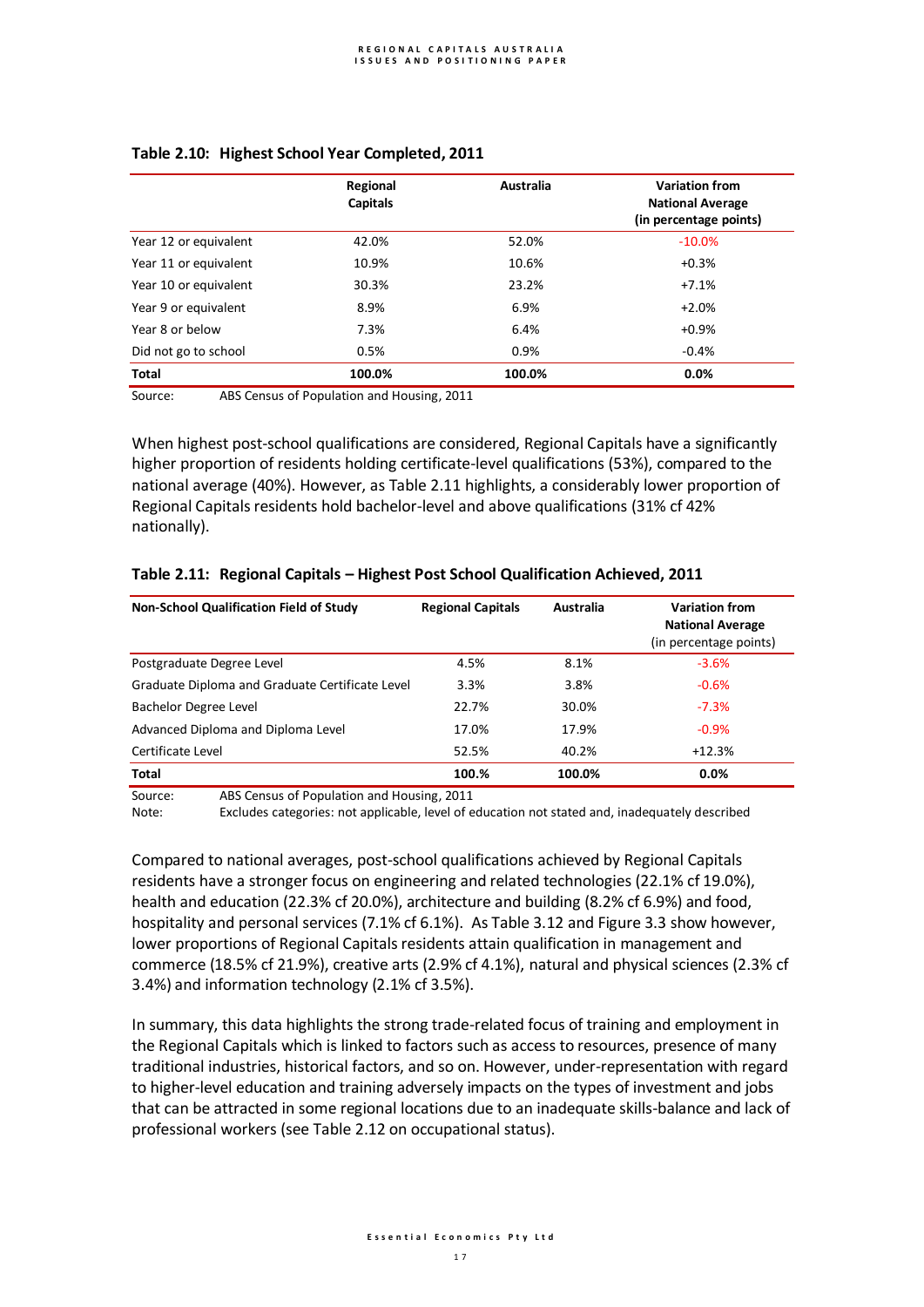

## **Figure 2.3: Comparison of Post-School Qualifications by Field of Study – Regional Capitals v Australia, 2011**

Source: ABS Census of Population and Housing, 2011

# **Occupation**

Compared to national averages, Regional Capitals workers have a higher propensity to be occupied in manual roles, such as technical and trades, machinery operators and drivers and labourers (35.6% cf 30.7%) and a lower presence in professional and managerial occupations (29.1% cf 34.8%). As Table 2.12 shows, Regional Capitals have similar proportions of workers occupied in service activities (community and personnel, clerical and administration, sales) compared to national averages (35.4% cf 34.3%).

| Occupation                                    | Regional<br><b>Capitals</b> | Australia | <b>Variation from</b><br><b>National Average</b><br>(in percentage points) |
|-----------------------------------------------|-----------------------------|-----------|----------------------------------------------------------------------------|
| <b>Managers</b>                               | 11.2%                       | 13.1%     | $-1.9%$                                                                    |
| Professionals                                 | 17.9%                       | 21.7%     | $-3.9%$                                                                    |
| <b>Technicians and Trades Workers</b>         | 16.6%                       | 14.4%     | $+2.1%$                                                                    |
| <b>Community and Personal Service Workers</b> | 11.0%                       | 9.8%      | $+1.1%$                                                                    |
| <b>Clerical and Administrative Workers</b>    | 14.1%                       | 15.0%     | $-1.0%$                                                                    |
| Sales Workers                                 | 10.3%                       | 9.5%      | $+0.8%$                                                                    |
| <b>Machinery Operators and Drivers</b>        | 7.8%                        | 6.7%      | $+1.1%$                                                                    |
| Labourers                                     | 11.2%                       | 9.6%      | $+1.6%$                                                                    |
| Total                                         | 100.0%                      | 100.0%    | 100.0%                                                                     |

## **Table 2.12: Regional Capitals – Occupational Status, 2011**

Source: ABS Census of Population and Housing, 2011

Note: Excludes categories: not applicable, not stated and, inadequately described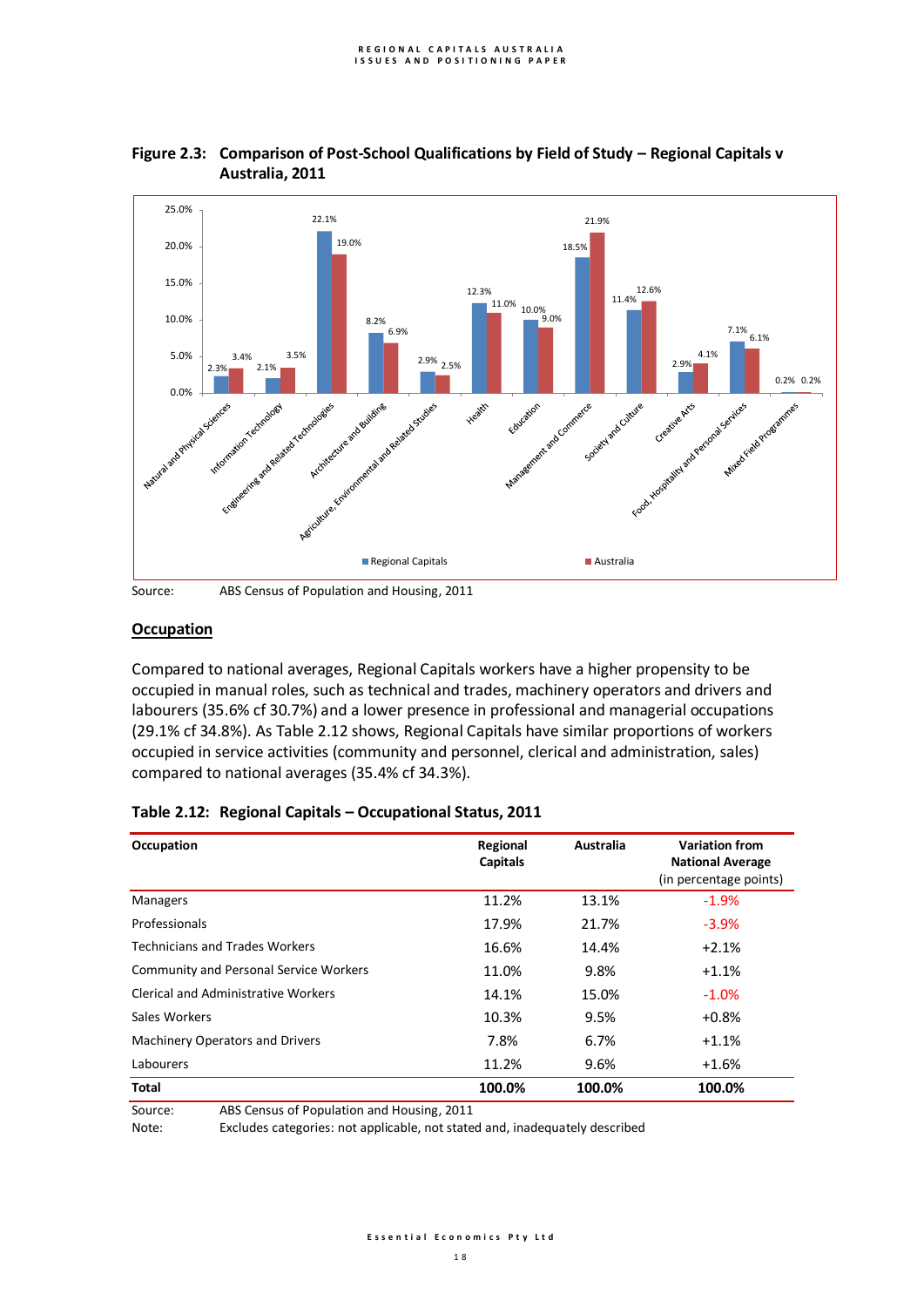# **2.7 Businesses**

As of June 2012, approximately 300,000 active businesses were located in the Regional Capitals, and this represents approximately 14% of all Australian-based business. In contrast, the Regional Capitals account for 17.5% of the nation's population. Combined, these statistics suggest that Regional Capitals have not yet attracted the numbers of active businesses that the population shares suggest should be the case. In other words, more business investment needs to be attracted to the Regional Capitals. This situation is reinforced the Regional Capitals share of the national employment market at 16.4% is noted (see below); again indicating that their share of active businesses at 14.0% is below what might otherwise be the case.

# **Table 2.13: Regional Capitals – No. of Active Businesses (2012/13)**

|                                                    | <b>Active Businesses</b> |
|----------------------------------------------------|--------------------------|
| <b>Regional Capitals</b>                           | 298,190                  |
| Australia                                          | 2,063,740                |
| <b>Regional Capitals</b>                           | 14%                      |
| <b>Share of Australian Total</b>                   |                          |
| that when the count that the component of a strong |                          |

Source: id National Indicators Series

# **2.8 Output and Productivity**

Regional Capitals are responsible for approximately \$210 billion in economic output annually, as measured by Gross Regional Product for 2012. This represents 15.9% of total national economic output, and this is broadly in line with the Regional Cities contribution to Australia's employment market (16.4%, refer to Table 2.3).

Regional Capitals worker productivity is estimated at approximately \$116,000 per worker compared to \$123,000 nationally and this represents a productivity performance that is approximately 6% below the national average. Lower productivity in regional areas is likely to be associated with a number of inter-related factors, and these include:

- Lower levels of investment in human capital (education and training)
- Lower levels of research and development and innovation, especially in traditional and transforming industries
- Inefficiencies in access to markets through poorer levels of infrastructure provision, such as roads, rail, broadband, telecommunications
- Lower levels of capital investment at a business and government level
- Inefficiencies and/or duplication of activities that support investment attraction such as planning policies and other regulations
- Adverse environmental conditions such as drought, floods, bushfires etc which can impact of regionally-focused sectors such as agriculture, fishing, forestry, tourism etc.

Output and productivity data is provided in Table 2.14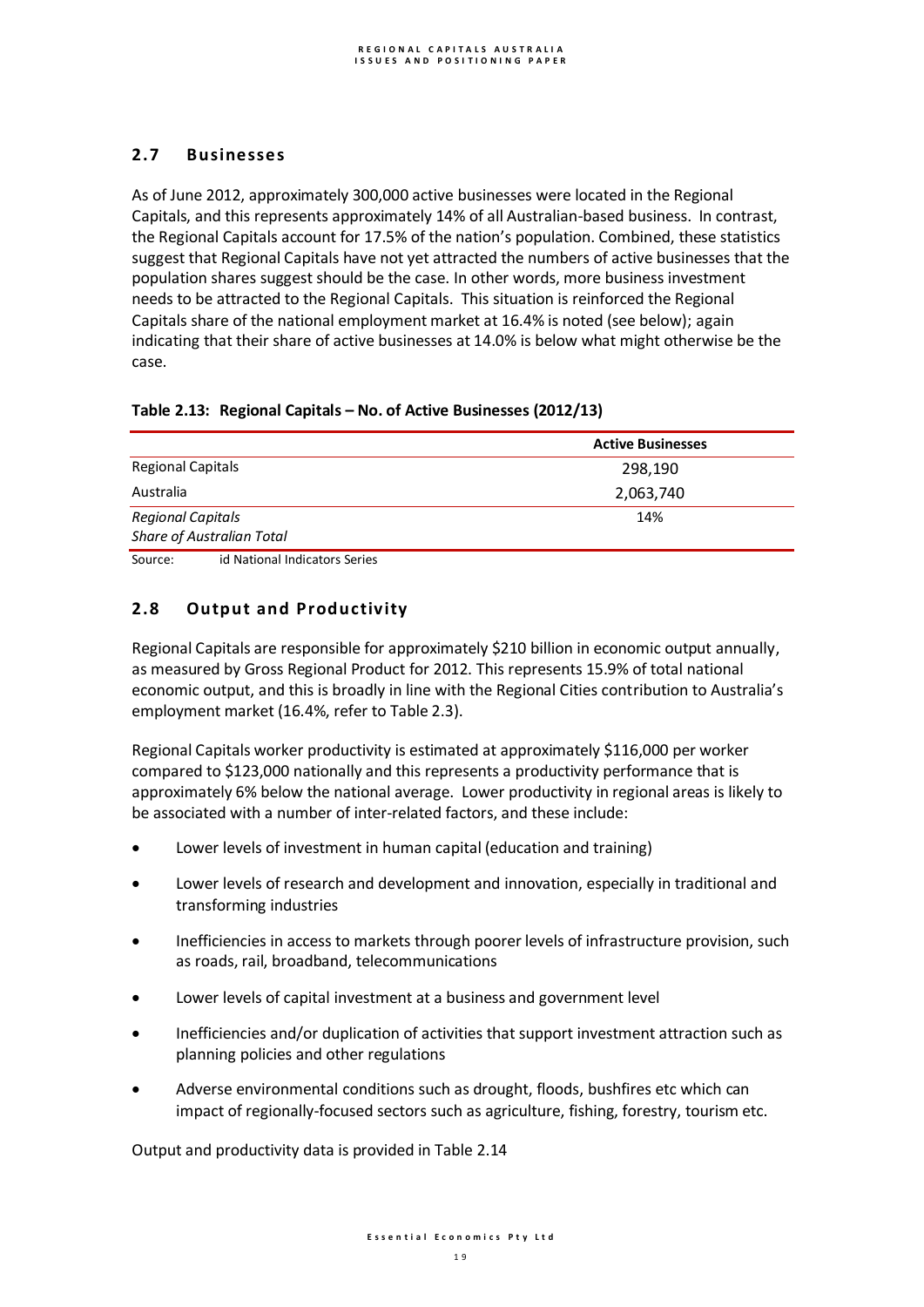|                                          | <b>Gross Regional</b><br>Product | Worker<br>Productivity |
|------------------------------------------|----------------------------------|------------------------|
| <b>Regional Capitals</b>                 | \$208 billion                    | \$116,170              |
| Australia                                | $$1,308$ billion                 | \$123,280              |
| id National Indicators Series<br>Source: |                                  |                        |

## **Table 2.14: Regional Capitals – Regional Output and Worker Productivity, 2012**

## **2.9 Investment**

In 2012/13, the Regional Capitals approved building approvals to the value of \$11.7 billion, which represents approximately 15.7% of the value of all building approvals (\$74.5 billion) for the year. This data is presented in Table 2.15. These approvals represent new building across all sectors (residential, commercial, retail, government etc) but are mostly underpinned by new building in the residential sector, highlighting strong population growth in the Regional Capitals.

## **Table 2.15: Regional Capitals – Building Investment (2012/13)**

| <b>Approvals</b> |
|------------------|
| \$11.7 billion   |
| \$74.5 billion   |
| 15.7%            |
|                  |
|                  |

Source: id National Indicators Series

# **2.10 Property Prices**

Regional Capitals have significantly lower property prices (in general) compared to Metropolitan areas. While no comparative national data is available, selected data for September 2013 as presented in Table 2.16 shows the price differential (as measured by median house prices) are typically 20% to 60% lower in Regional Capitals for the major States. Anecdotally, these price differentials also extend to land and rental values.

Strategically, this presents ongoing opportunities for the Regional Capitals to attract new residents to these areas through more affordable housing options (for purchasers and renters), and this includes new skilled overseas migrants as well as professionals and their families relocating from more expensive metropolitan areas.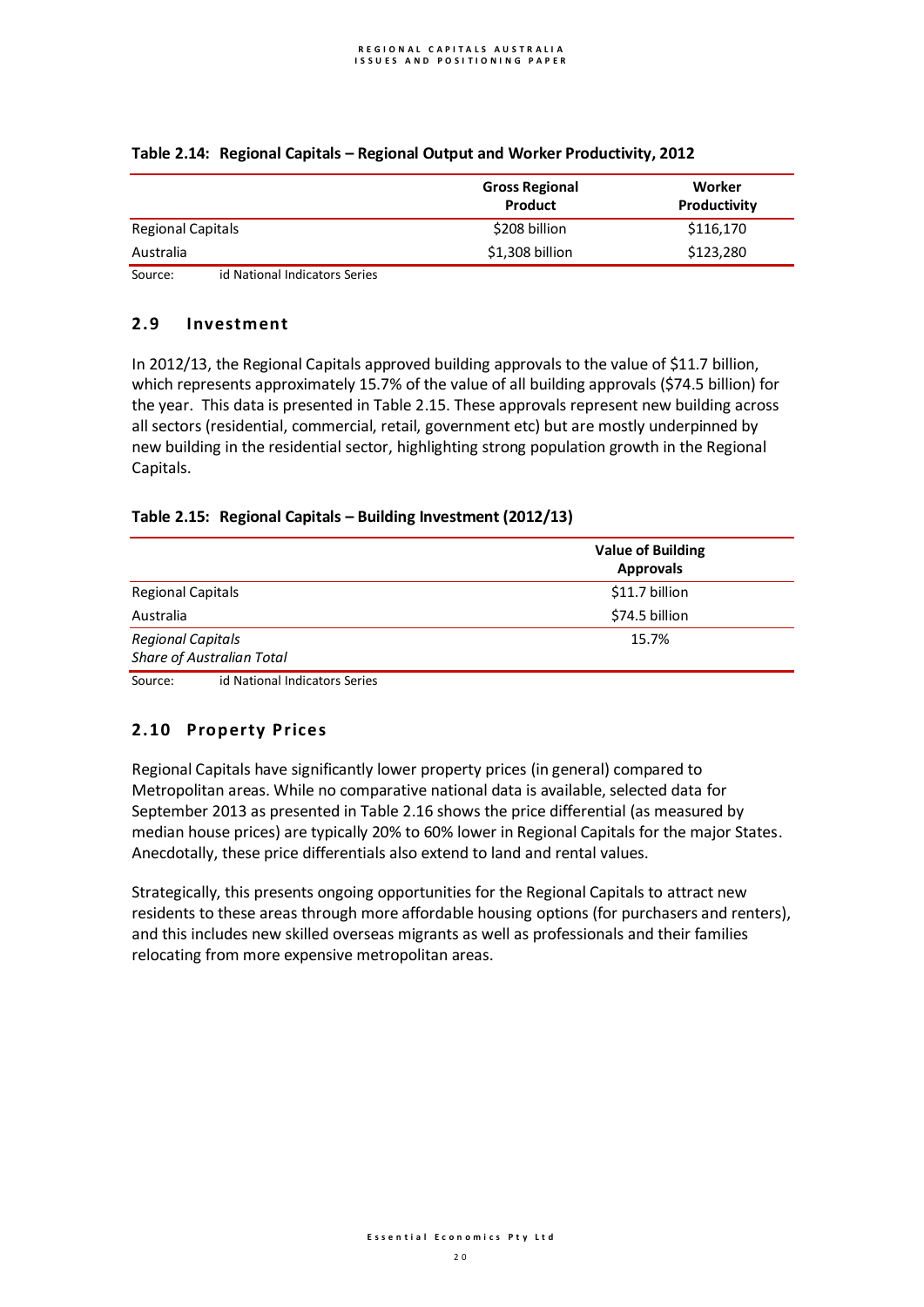| Location                       | <b>Median House</b> | <b>Difference from</b>      |
|--------------------------------|---------------------|-----------------------------|
|                                | <b>Price</b>        | <b>Metropolitan Average</b> |
| New South Wales <sup>1</sup>   |                     |                             |
| Metropolitan Sydney            | \$627,000           |                             |
| City of Wollongong LGA         | \$450,000           | $-28%$                      |
| City of Newcastle LGA          | \$425,000           | $-32%$                      |
| Maitland                       | \$369,000           | $-41%$                      |
| Cessnock                       | \$275,000           | $-56%$                      |
| Victoria <sup>2</sup>          |                     |                             |
| Metropolitan Melbourne         | \$595,000           |                             |
| City of Greater Geelong LGA    | \$405,000           | $-32%$                      |
| City of Greater Bendigo LGA    | \$315,000           | $-47%$                      |
| City of Ballarat LGA           | \$290,000           | $-51%$                      |
| Western Australia <sup>3</sup> |                     |                             |
| Metropolitan Perth             | \$505,000           |                             |
| <b>Broome Urban Area</b>       | \$649,000           | $+29%$                      |
| Albany Urban Area              | \$385,000           | $-24%$                      |
| <b>Bunbury Urban Area</b>      | \$380,000           | $-25%$                      |
| Geraldton - Greenough          | \$379,000           | $-25%$                      |
| Kalgoorlie - Boulder           | \$320,000           | $-36%$                      |
| Queensland <sup>4</sup>        |                     |                             |
| Metropolitan Brisbane (SD)     | \$442,125           |                             |
| Cairns                         | \$351,500           | $-20%$                      |
| <b>Townsville City</b>         | \$346,000           | $-22%$                      |
| Rockhampton                    | \$318,250           | $-28%$                      |
| Bundaberg                      | \$265,000           | $-40%$                      |

## **Table 2.16: Median House Prices, Selected Locations, September 2013**

Sources:  $^{\text{1}}$ Housing NSW (September 2013);  $^{2}$ Real Estate Institute of Victoria (September 2013);  $^{3}$ Real Estate Institute of Western Australia – Property Market Indicators (September 2013);  ${}^{4}$ Real Estate Institute of Queensland – Market Monitor (September 2013)

# **2.11 Liveability**

Regional Capitals offer a number of important liveability advantages when compared to major metropolitan centres, including:

- Lower traffic congestion for residents and businesses
- Relatively low dwelling and land prices (see above)
- Availability of readily-accessible and centrally-located services such as health, education, retail and entertainment
- Unique history, heritage, arts, culture, sports, wine and regional produce
- Physical space to accommodate sustainable populations, new employment and services.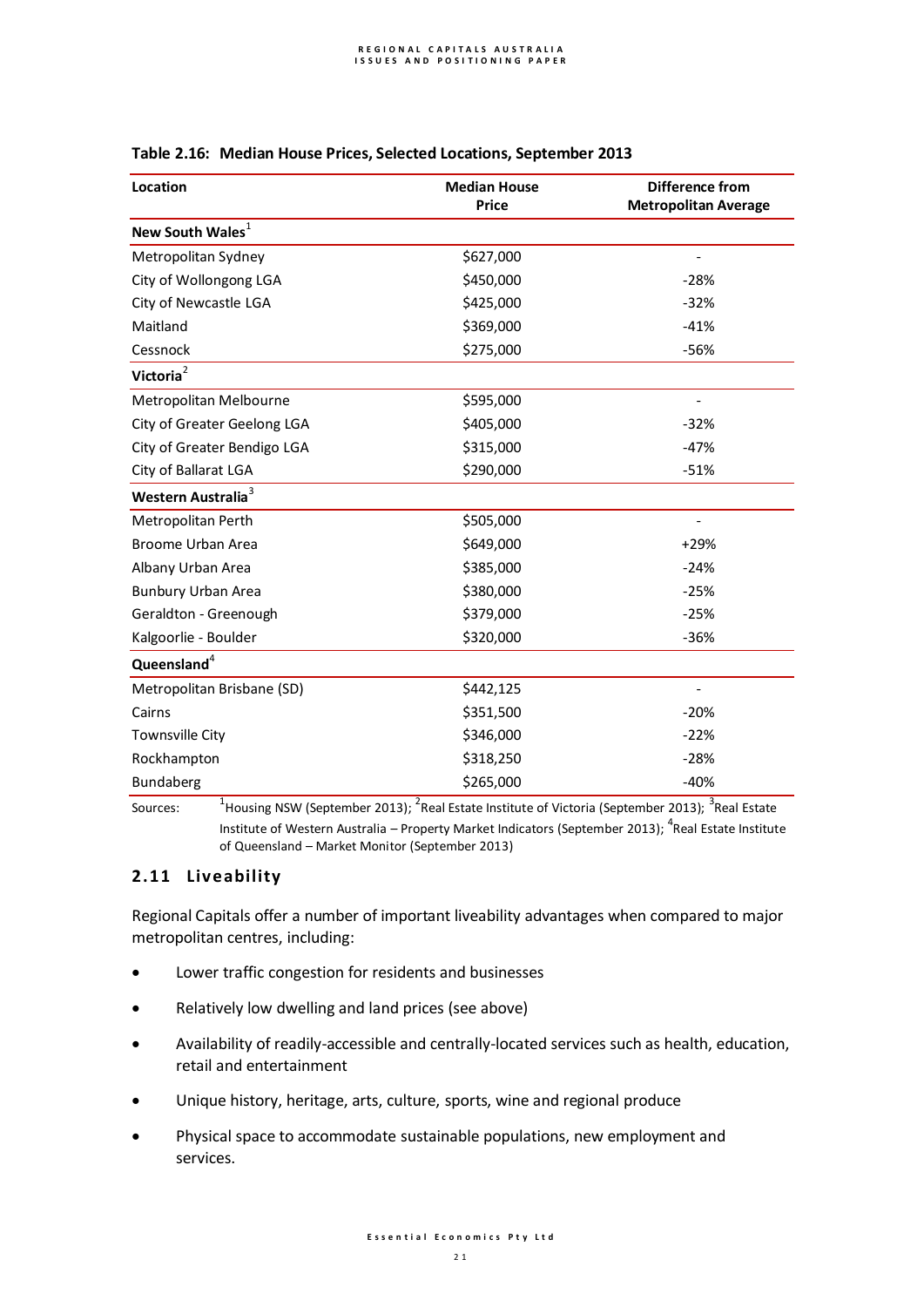# **2.12 Conclusions**

The main findings of this socio-economic assessment are as follows:

| Population:                     | Population growth in the Regional Capitals has outpaced the<br>national average, with 550,000 additional persons<br>accommodated in the Regional Capital between 2001-2011,<br>and this includes 110,000 new overseas migrants. This ongoing<br>population 'absorption' role is highlighted with respect to<br>growth projections which indicate an additional 1.0 million<br>persons will be living in the Regional Capitals by 2026.                                                                                                                         |
|---------------------------------|----------------------------------------------------------------------------------------------------------------------------------------------------------------------------------------------------------------------------------------------------------------------------------------------------------------------------------------------------------------------------------------------------------------------------------------------------------------------------------------------------------------------------------------------------------------|
|                                 | Socio-Economic Disadvantage: Regional Capitals are relatively disadvantaged in a national<br>context, with lower incomes, lower educational attainment,<br>and higher unemployment rates all contributing to this<br>situation.                                                                                                                                                                                                                                                                                                                                |
| <b>Output and Productivity:</b> | Regional Capitals are responsible for approximately \$210<br>billion in economic output annually, which represents<br>approximately 16% of total national economic output pa.<br>However, productivity per Regional Capital worker is<br>approximately 10% lower than the national average.                                                                                                                                                                                                                                                                    |
| <b>Industry Structure</b>       | Compared to national averages, the Regional Capital resident<br>workforce is overrepresented in the service sector,<br>construction and mining; has similar representation in<br>manufacturing, transport, postal and warehousing, agriculture,<br>forestry and fishing; but is underrepresented in professional<br>and financial services.                                                                                                                                                                                                                    |
| Labour Force:                   | Regional Capitals have an unemployment rate of 6.2% which is<br>significantly higher than the national rate of 5.4%. Importantly,<br>the labour force of the Regional Capitals is projected to<br>increase by a further 465,000 persons between 2011-2026,<br>presenting a serious challenge in terms of achieving<br>sustainable local job creation. Investment in skills development<br>will be an important factor in reducing regional unemployment<br>rates.                                                                                              |
| Job Provision:                  | Regional Capitals have a high job provision rate (providing 1<br>job for every 1 labour force participant) which highlights their<br>important regional service role with significant numbers of jobs<br>provided in retail, health care, education, social assistance<br>and residential care services. However some under-<br>representation in job provision is noted, especially in terms of<br>professional, technical and finance-related services, indicating<br>measures which attract higher value jobs to Regional Capitals<br>should be a priority. |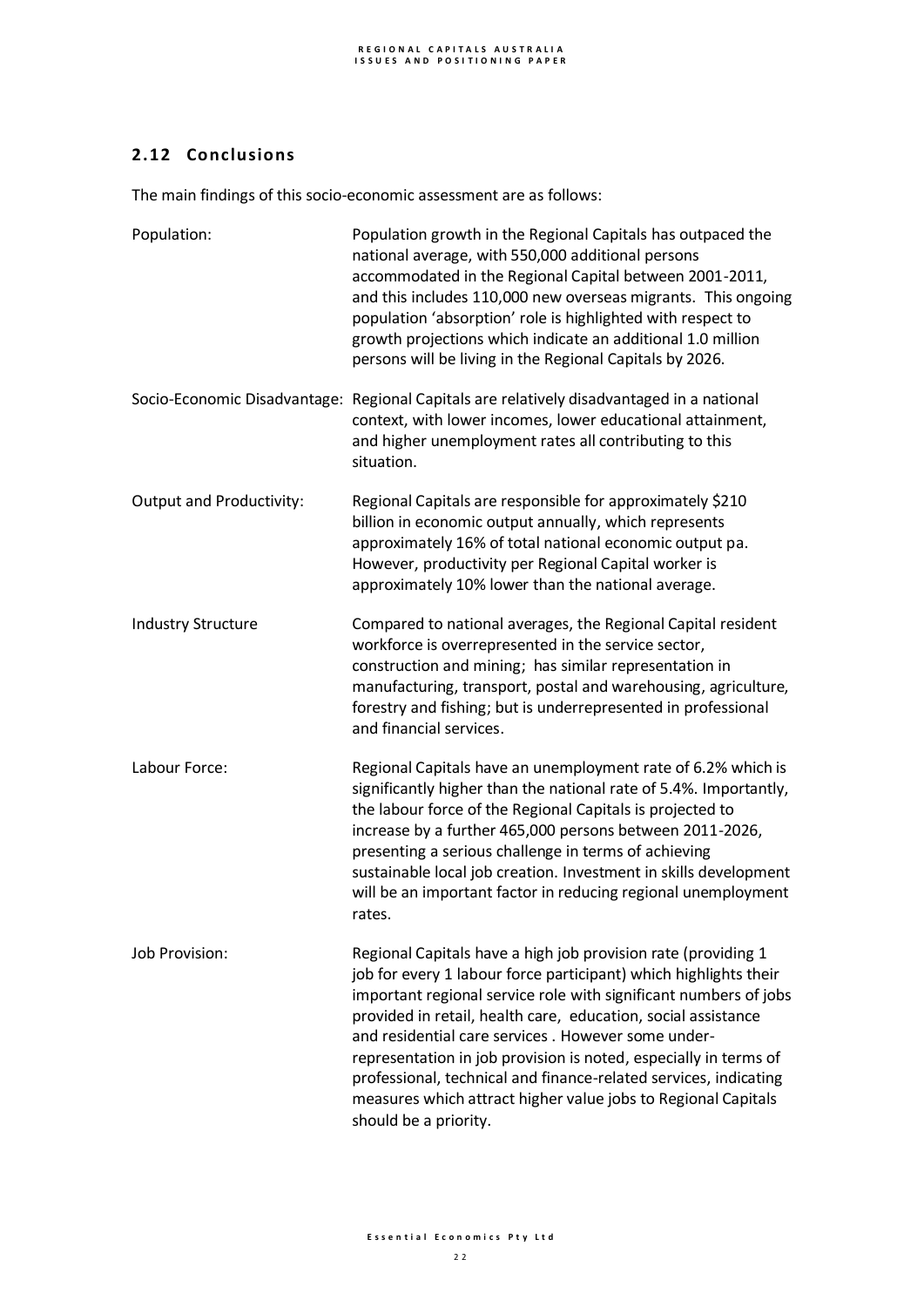# **R E G I O N A L C A P I T A L S A U S T R A L I A I S S U E S A N D P O S I T I O N I N G P A P E R**

| Skills Base:                    | Regional Capitals have relatively poor Year 12 completion<br>rates, and a considerably lower proportion of residents hold<br>bachelor level and above qualifications. Further, Regional<br>Capital workers also have a higher propensity to be occupied in<br>manual occupations and a lower presence in professional and<br>managerial occupations. This situation highlights the need for<br>actions that improve school retention rates and bolster skills<br>and training. |
|---------------------------------|--------------------------------------------------------------------------------------------------------------------------------------------------------------------------------------------------------------------------------------------------------------------------------------------------------------------------------------------------------------------------------------------------------------------------------------------------------------------------------|
| <b>Business and Investment:</b> | Regional Capitals accommodate 14% of all Australian-based<br>businesses and contribute 16% of the value of all building<br>investment annually; however, this needs to be considered<br>against the fact that the Regional Capitals accommodate 17.5%<br>of the nation's population, thus highlighting the need to<br>stimulate more inward investment and local business growth.                                                                                              |
| Liveability:                    | Property prices in most Regional Capitals are considerably<br>lower than in metropolitan areas, and this comparative<br>advantage should continue to be promoted, along with cultural<br>and natural factors, to attract new residents, skills and<br>investment into these areas.                                                                                                                                                                                             |

The following Chapter summarises key issues and opportunities arising from this analysis and assesses areas of potential policy intervention.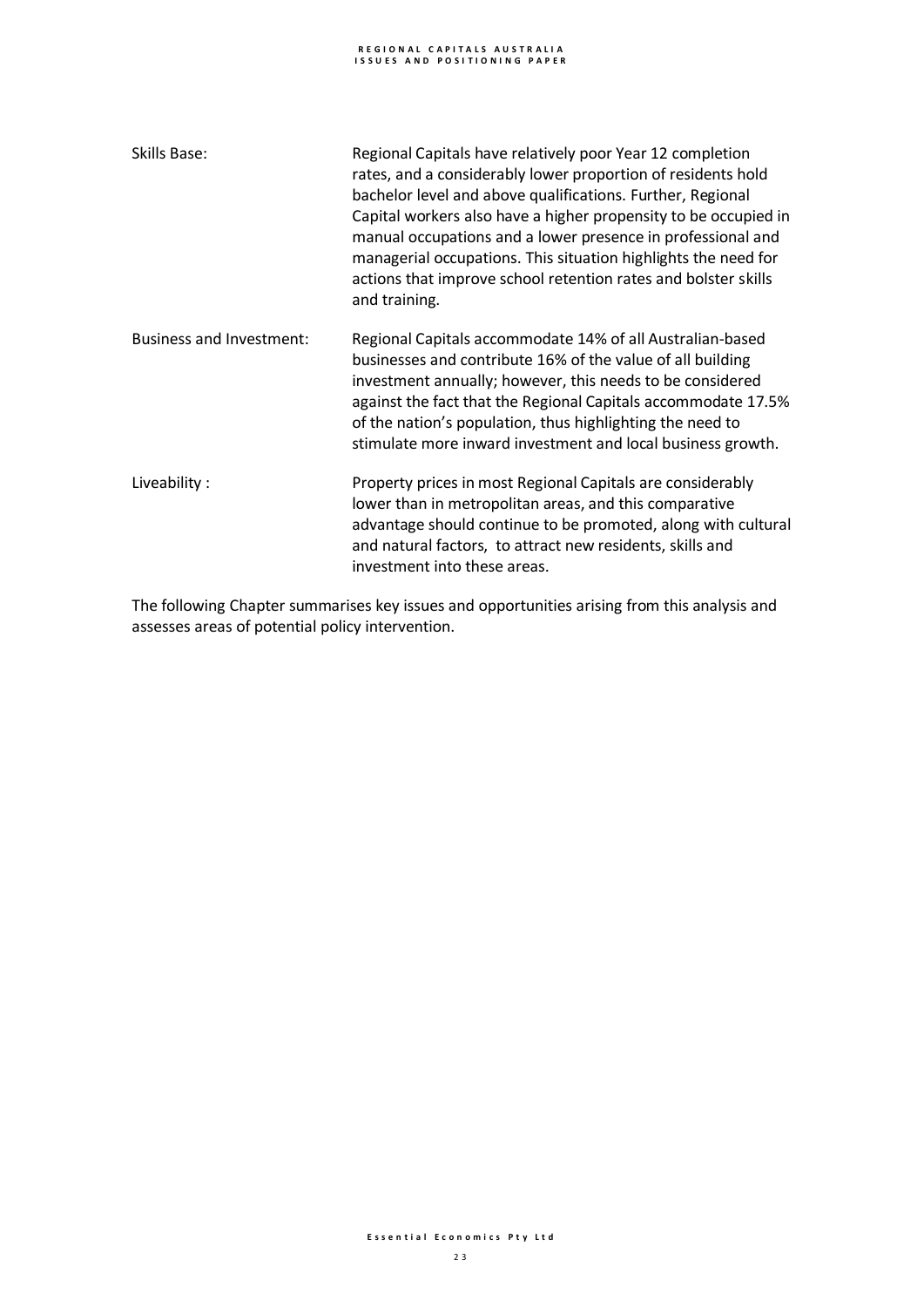# **3** POLICY REQUIREMENTS AND SUPPORTING **R E S EA R C H**

This Chapter provides an overview of key issues and opportunities relevant to the future economic development of Regional Capitals and also identifies policy and research requirements for consideration.

# **3.1 Key Issues and Opportunities**

The preceding analysis highlights a range of opportunities and challenges facing the Regional Capitals, and these include:

- Ability of Regional Capitals to absorb population growth and, in so doing, to take pressure off metropolitan areas
- Positioning economies to benefit from projected population and labour force growth
- Transitioning parts of the economy to respond to the decline in traditional industry sectors (eg manufacturing, agriculture, food processing, aviation)
- Improving and diversifying the local skills base
- Securing commitment and funding for new and upgraded infrastructure provision (roads, rail, information technology and communications) to assist in improving investment, productivity and liveability
- Increasing worker productivity, including up-skilling the labour force
- Addressing challenges and opportunities associated with an ageing population
- Continuing to respond to climate change, drought and the environment challenges.

# **3.2 Policy Requirements**

While policy direction and initiatives will be developed over time by RCA as part of their ongoing work, initial ideas developed by RCA include:

- The need for improved infrastructure to stimulate investment and productivity, including transport infrastructure, recognising the economic gateway roles (linking producers, markets, ports etc) that many Regional Capitals play in the national economy
- Regional Capitals to partner with all tiers of Government, but especially the Federal Government, to reach mutually beneficial policy outcomes
- Skills and training support to improve productivity and employment outcomes
- The need for NSRF guidelines to ensure that dynamic and innovative regional cities are afforded the opportunity to competitively seek infrastructure funding based on economic (e.g. investment, job creation, visitor economy) and social impact (e.g. community health and wellbeing, lifestyle appeal, accessibility). This recognises the continued growth and development of sustainable and vibrant regional cities is critical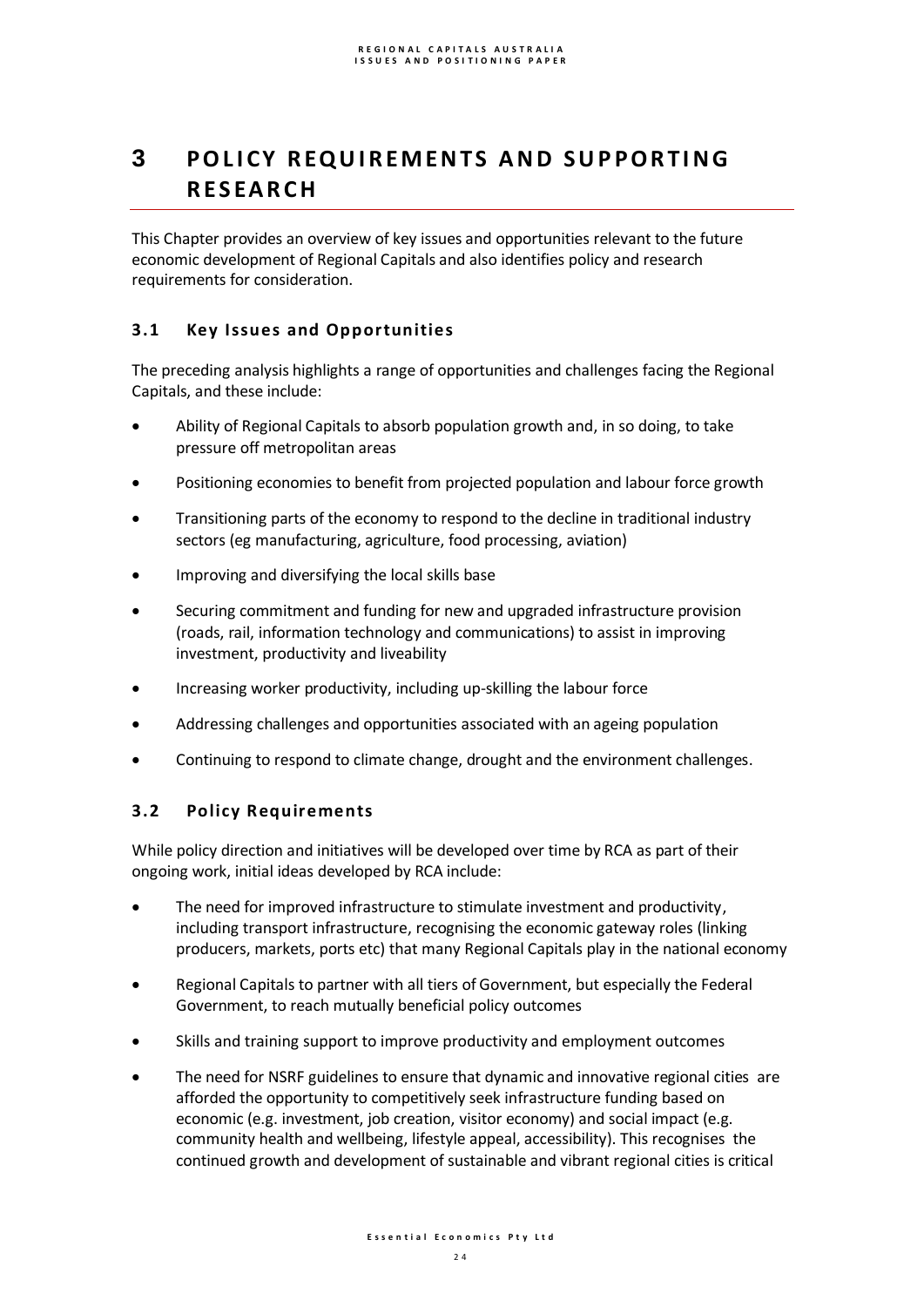to the strengthening and development of regional Australia and its economy, and that focusing NSRF support solely on the most depressed regions and/or those with low socio-economic circumstances and high unemployment levels might not deliver the most efficient and effective overall regional outcomes .

The Regional Australia Institute's Regional Policy Briefing paper – Tapping the growth potential *of regions for the nation* (August 2012) – provides an international analysis of regional performance and highlights that regional areas can be important drivers of national growth.

In the context of Australia's Regional Capitals the following strategic policy initiatives are relevant:

- Develop a broad-based strategy for growth in all regions across Australia, rather than supporting high-growth areas and propping up struggling regions
- Acquire better regional information (such as on competitiveness, potential growth sectors, constraints to growth, gaps in growth drivers etc)
- Develop integrated policy for common regional challenges so as to ensure constraints are overcome in an efficient and effective manner (this might include targeted action planning and investment to resolve common issues)
- Develop less complex and more flexible regional leadership approaches to economic development

When developing policy ideas, RCA should closely monitor research, ideas and policy initiatives at a national and international level to ensure the group's advocacy work is fully informed.

# **3.3 Supporting Research**

In order to support RCA's role in policy development and advocacy work, it would be prudent for the group to undertake further evidence-based research in the targeted areas. These areas should include research into land capacity for urban and economic development; enabling infrastructure needs; and skills and training requirements. An outline of the components of this research is further described below.

## **Land Capacity Analysis**

It is important to show the Regional Capitals do actually have capacity to accommodate population and employment growth in a sustainable and productive manner, and in this regard a capacity analysis of Regional Capitals would highlight to decision-makers the scope for sustainable population growth and economic development.

The analysis would include identifying:

- Availability of zoned and planned land for:
	- Residential development
	- Commercial development
	- Industrial development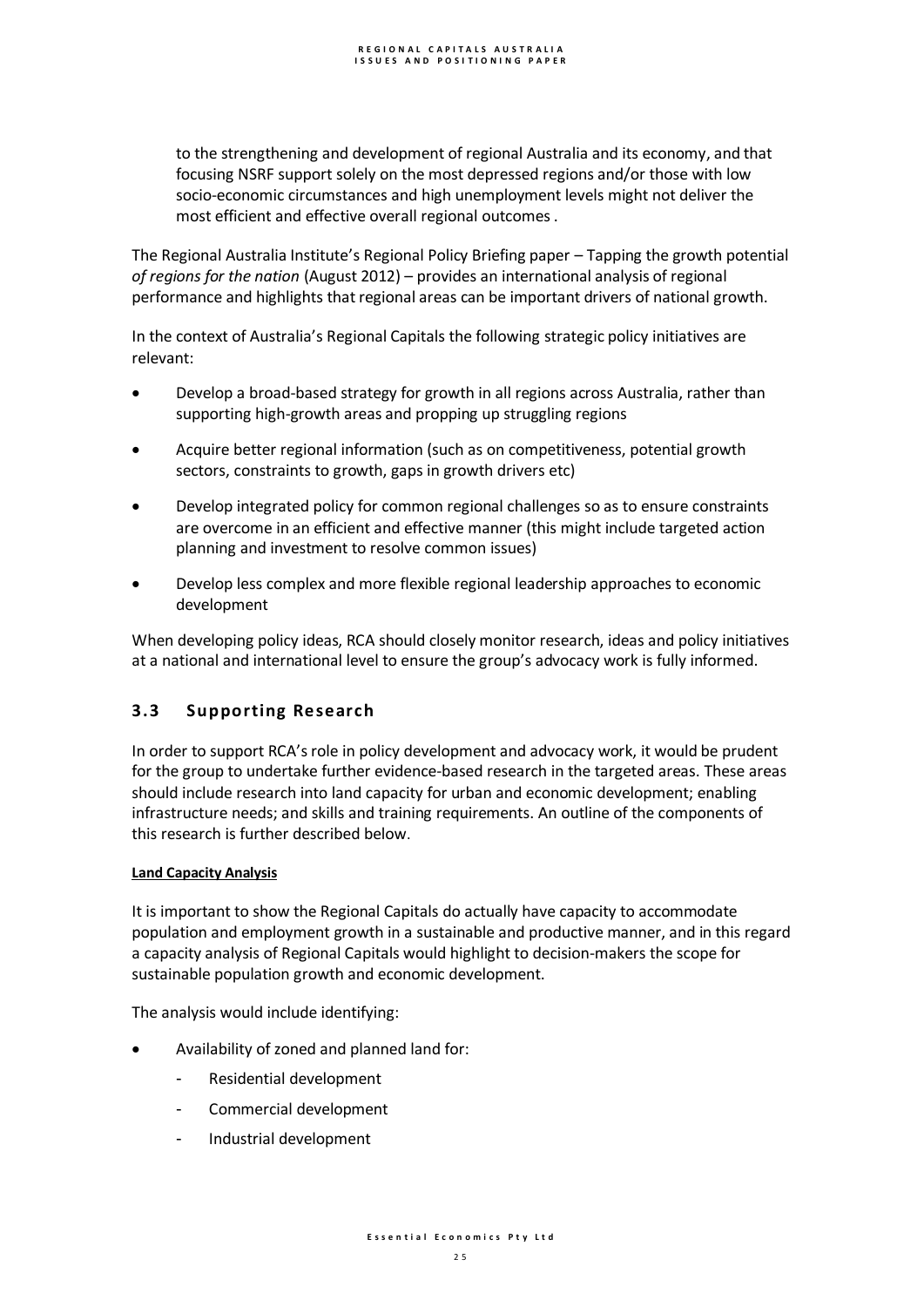Availability of additional land not yet zoned, but with serviceable potential

The capacity analysis would identify the level of growth that can be accommodated in a sustainable manner in each Regional Capital LGA and at an aggregate level.

It would be prudent to undertake the analysis with respect to population growth scenarios (base, medium and high) which would be useful in advocating for policies which support higher levels of population settlement in the Regional Capitals as compared to existing forecast growth rates. Advocacy for higher population growth rates could be based on the premise that expansion of 'capacity-rich' Regional Capitals represents a more efficient settlement pattern compared with ongoing expansion of metropolitan areas. These metropolitan areas are subject to increasing land constraints, high costs associated with providing new infrastructure within outer growth areas, and rising congestion levels and associated inefficiency costs.

## **Enabling Infrastructure Assessment**

Enabling infrastructure is a key component in stimulating investment, supporting productivity, and attracting new residents and businesses. Enabling infrastructure includes:

- Land availability (see proposed Land Capacity Analysis above)
- Transport infrastructure (roads, rail, ports, airports, intermodal facilities)
- Information technology (NBN, mobile etc)
- Education facilities (TAFEs, Universities, specialist colleges)
- Social infrastructure (child care, kindergartens, schools, hospitals, recreational facilities etc)
- Commercial facilities (retail, finance, cafes & restaurants, etc)

An assessment of key enabling infrastructure to support population and economic growth would highlight existing provision, infrastructure gaps and projected requirements into the future.

This analysis should also consider priorities, timing, scheduling and estimated costs of required infrastructure, all of which will enable RCA to have the most comprehensive evidence base to advocate for policy support and infrastructure funding.

### **Skills and Training Gap Analysis**

As highlighted in this report, Regional Capitals are characterised by lower resident skills levels and this is likely to be an influential factor in relatively low worker productivity rates and high unemployment levels. Left unchecked, this situation will worsen as the Regional Capitals labour forces expand rapidly, regional populations continue to age, and several important traditional industries decline or are lost. Identifying the extent of the skills gap and long-term skills and training needs will be an important starting point for RCA to advocate for policies and funding support to transition and to up-skill the labour force.

This analysis would include: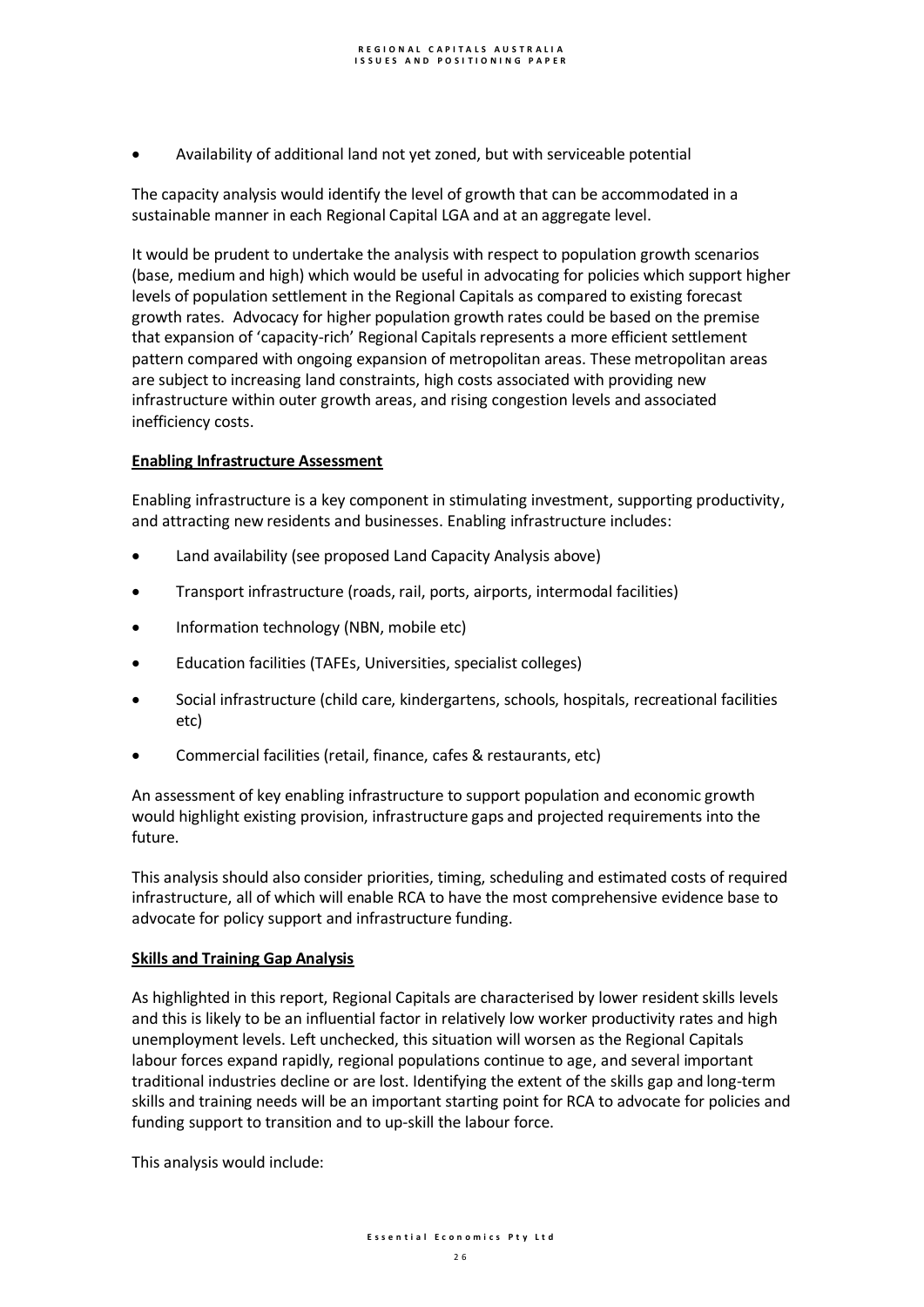- Detailed assessment of existing skills base with reference to national benchmarks
- Identification of skills deficits
- Identification of skills shortages by industry sector
- Estimation of long-term employment levels and skills requirements to support industry in the future
- Identification of existing programs, partnerships and funding initiatives
- Identification of existing skills and training resources and infrastructure
- Development of policy initiatives and indicative costs

# **3.4 Conclusions**

The main findings of this assessment are:

- 1 While Regional Capitals have many advantages including the capacity to absorb population growth, low property prices and high liveability levels – a number of issues are apparent, such as socio-economic disadvantage, relatively poor skills levels, lower productivity, and ongoing reliance on specific industry sectors (some of which are in decline).
- 2 Preliminary policy directions identified by RCA include the need for:
	- Improved infrastructure to stimulate investment and productivity, especially transport infrastructure and recognising the economic gateway roles of the Regional Capitals within the national economy
	- Partnership building with all tiers of Government to reach mutually beneficial policy outcomes
	- Skills and training support to improve productivity and employment outcomes
	- Future federal government assistance which recognises the importance of funding support for high performing regional capitals (regional economic drivers) as well as for those areas whose performance is below national benchmarks.
- 3 This report has highlighted the need for robust information in order to support RCA's advocacy for effective regional policy initiatives and investment, and a number of specific projects have identified for consideration.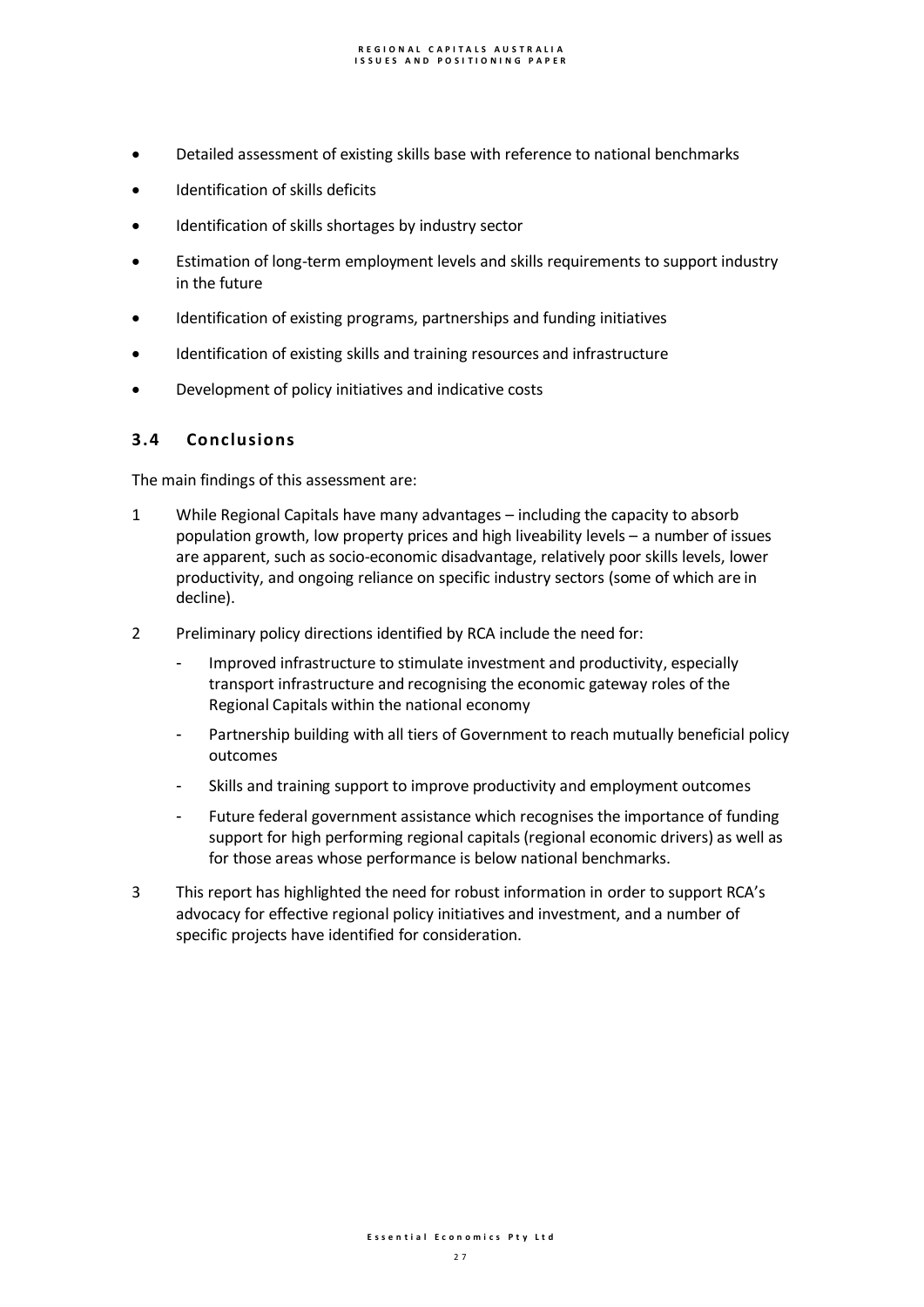# **4 K E Y F I N D I N G S**

## **Regional Capitals Australia Overview**

- 1 Australia's Regional Capitals comprise 50 Local Government Areas (LGAs) dispersed across all states and territories, and include cities, towns, shires, regional and rural areas, all of which accommodate approximately 4 million persons.
- 2 Regional Capitals Australia (RCA) is an alliance of local government associations from around Australia, with a membership comprising 27 LGAs.

## **Strategic and Policy Context**

3 In recent years a number of Federal policy and funding initiatives have been developed aimed at supporting development in regional areas. These initiatives include the Regional Development Australia Fund (RDAF). The new Coalition Government has confirmed RDAF will be replaced by the National Stronger Regions Fund which will provide \$1 billion for regional projects over the next five year, although details have yet to be finalised.

## **Socio-Economic Context Assessment**

- 4 Key findings from this assessment in relation to Regional Capitals include:
	- strong ongoing population and labour force growth
	- relatively high socio-economic disadvantage and unemployment rates
	- diverse but generally lower qualified skills base
	- good job provision ratio, but some mismatch between workforce skills and the types of jobs provided
	- important contribution to economic output, investment and business formation, albeit at levels lower than the population base would otherwise suggest
	- lower property prices and other positive liveability factors.

A summary of these findings are presented in Table 4.1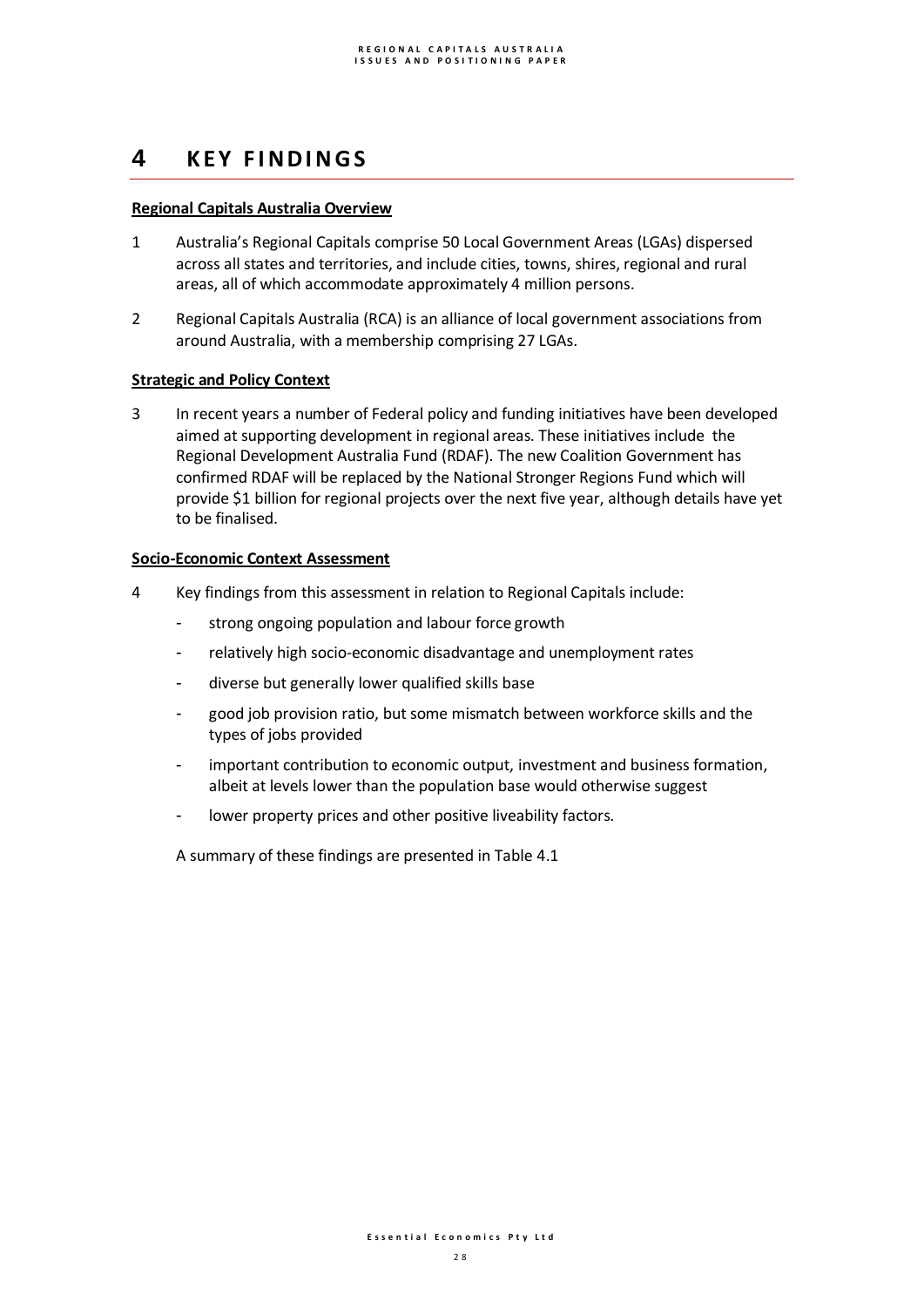|                                                                                                        | Regional<br><b>Capitals</b> | Australia       | <b>Share</b> | Variation<br>from<br><b>National</b><br>Average<br>(in percentage<br>points) |
|--------------------------------------------------------------------------------------------------------|-----------------------------|-----------------|--------------|------------------------------------------------------------------------------|
| Population                                                                                             |                             |                 |              |                                                                              |
| Population (2011) <sup>1</sup>                                                                         | 3,906,480                   | 22,340,020      | 17.5%        |                                                                              |
| Population growth $(2001-11)^1$                                                                        | +545,160                    | +3,065,320      | 17.8%        |                                                                              |
| Average Annual Population Growth Rate (2001-11) <sup>1</sup>                                           | 1.51% pa                    | 1.49% pa        |              | $+0.02%$ pa                                                                  |
| Projected Population Growth (2011-2026) <sup>2</sup>                                                   | $+1,006,460$                | +5,657,690      | 17.8%        |                                                                              |
| Projected Average Annual Population Growth Rate (2001-26) <sup>2</sup>                                 | 1.54%                       | 1.52%           |              | $+0.02%$ pa                                                                  |
| <b>Economic Output</b>                                                                                 |                             |                 |              |                                                                              |
| GRP/GDP (2012) <sup>3</sup>                                                                            | \$208 billion               | \$1,308 billion | 15.9%        |                                                                              |
| Productivity per Worker (2012) <sup>3</sup>                                                            | \$116,170                   | \$123,280       |              | $-6%$                                                                        |
| <b>Business Structure</b>                                                                              |                             |                 |              |                                                                              |
| No. of Businesses (2012) <sup>3</sup>                                                                  | 298,190                     | 2,063,740       | 14.4%        |                                                                              |
| <b>Labour Force and Jobs</b>                                                                           |                             |                 |              |                                                                              |
| Labour Force Size (2013) <sup>4</sup>                                                                  | 2,016,100                   | 12,257,000      | 16.4%        |                                                                              |
| Unemployment Rate (2013) <sup>4</sup>                                                                  | 6.2%                        | 5.4%            |              |                                                                              |
| Projected Labour Force Growth (2011-2026) <sup>5</sup>                                                 | +465,000                    | +2,699,000      | 17.2%        |                                                                              |
| Job provision ratio 2011<br>(Local jobs provided per resident labour force participant) <sup>3,6</sup> | 1:1                         | 1:1             |              |                                                                              |
| Investment                                                                                             |                             |                 |              |                                                                              |
| Value of new Building Approvals (2012/13) <sup>3</sup>                                                 | \$11.7 billion              | \$74.5 billion  | 15.7%        |                                                                              |
| <b>Skills Base</b>                                                                                     |                             |                 |              |                                                                              |
| Year 12 Completion Rates (2011) <sup>6</sup>                                                           | 42%                         | 52%             |              | $-10%$                                                                       |
| Degree or above Education (2011) <sup>6</sup>                                                          | 31%                         | 42%             |              | $-11%$                                                                       |
| Certificate Education (2011) <sup>6</sup>                                                              | 53%                         | 40%             |              | +13%                                                                         |
| % employed in manual occupations (2011) <sup>6</sup>                                                   | 36%                         | 31%             |              | $+5%$                                                                        |
| % employed in professional and managerial occupations (2011) <sup>6</sup>                              | 29%                         | 35%             |              | $-6%$                                                                        |
| <b>Social Disadvantage</b>                                                                             |                             |                 |              |                                                                              |
| % LGAs in lowest 5 SEIFA deciles (2011) <sup>7</sup>                                                   | 34%                         | 26%             |              | $+8%$                                                                        |
| %LGAs in highest SEIFA 5 deciles (2011) <sup>7</sup>                                                   | 66%                         | 74%             |              | $-8%$                                                                        |

## **Table 4.1: Regional Capitals – Summary of Key Socio-Economic Indicators**

 $^{\rm 1}$  ABS Regional Population Growth Australia Cat. No. 3218.0;  $^{\rm 2}$  State and Territory Governments (various);  $^{\rm 3}$  id National Indicators;  $^4$  Department of Education, Employment and Workplace Relations – Small Area Labour Markets, June 2013;  $^5$  Essential Economics Pty Ltd;  $^6$  ABS Census of Population and Housing 2011;  $^7$  ABS Socio-Economic Indexes for Areas 2011.

## **Policy Implications**

Sources:

5 While Regional Capitals have many advantages – including the capacity to absorb population growth, low property prices and high liveability levels – a number of issues are apparent, such as socio-economic disadvantage, relatively poor skills levels, lower productivity and ongoing reliance on specific industry sectors (some of which are in decline).